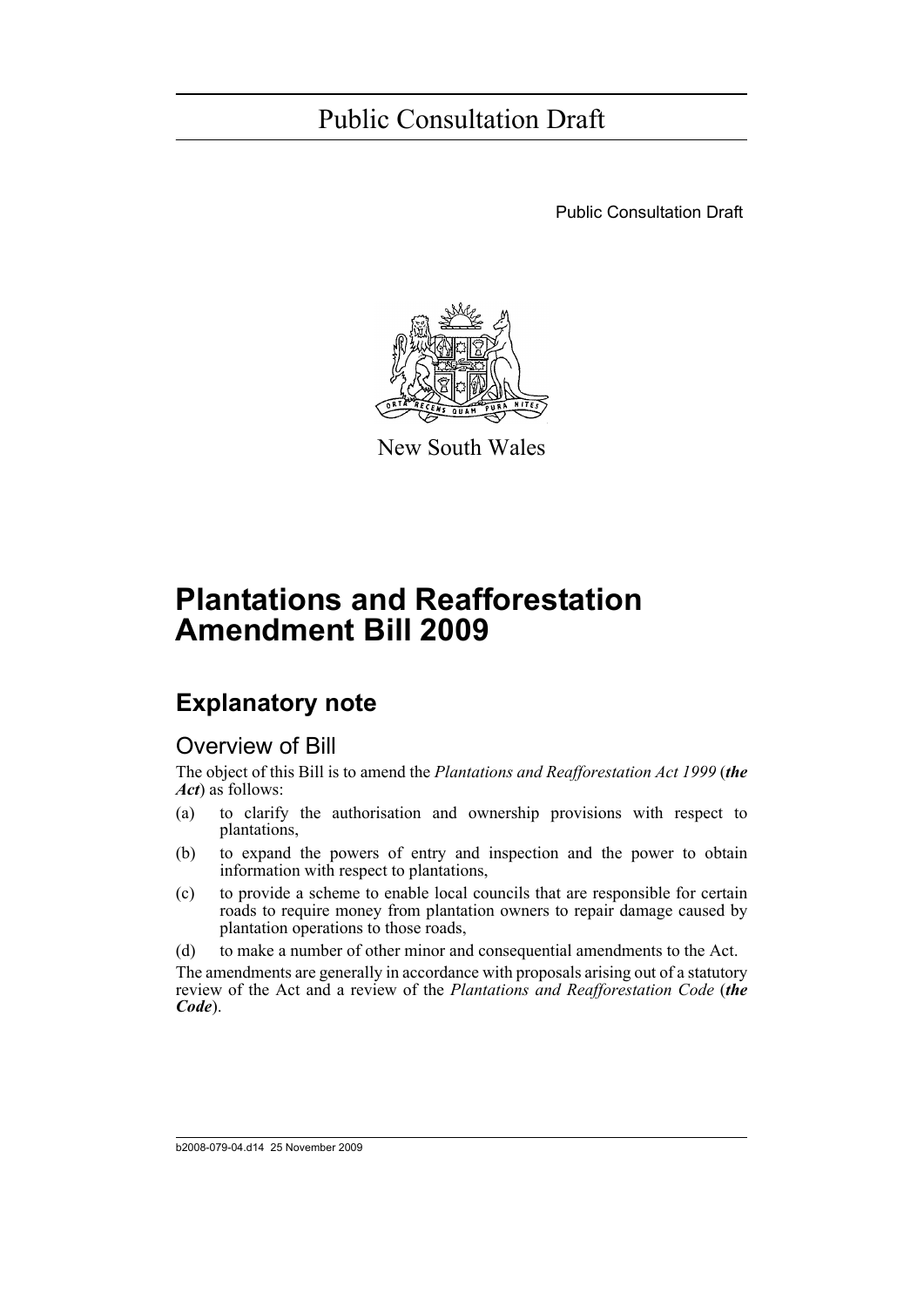Plantations and Reafforestation Amendment Bill 2009

Explanatory note

### Outline of provisions

**Clause 1** sets out the name (also called the short title) of the proposed Act.

**Clause 2** provides for the commencement of the proposed Act on a day or days to be appointed by proclamation.

### **Schedule 1 Amendment of Plantations and Reafforestation Act 1999 No 97**

### **Authorisation of plantations**

A plantation or proposed plantation is required to be authorised under the Act, except if plantation operations carried out on the plantation are exempt farm forestry, are plantation operations on an existing plantation or are ancillary plantation operations.

**Schedule 1 [4]** amends section 6 of the Act which currently provides that plantation operations carried out on a farm will be classified as exempt farm forestry if, among other things, the total area of the farm does not exceed 30 hectares at any one time. The amendment makes it clear that the actual plantation operations on the farm must not total more than 30 hectares for the operations to be exempt farm forestry. The amendment also updates references to the repealed *Native Vegetation Act 1997*.

**Schedule 1 [5], [7] and [8]** amend section 9 of the Act to remove references to existing plantations. Provisions dealing with existing plantations will be included in Schedule 3 of the Act by Schedule 1 [38] as they are of a savings and transitional nature.

**Schedule 1 [6]** amends section 9 by way of statute law revision to ensure that ancillary plantation operations cover operations that are ancillary to the carrying out of an approved project under Part 3A of the *Environmental Planning and Assessment Act 1979*.

**Schedule 1 [9]** amends section 12 of the Act to provide that written notice of the Minister's decision to grant an application for the authorisation of plantation operations on an unformed road is to be given to the Minister for Lands.

**Schedule 1 [10]–[12]** amend section 14 of the Act to recast the present requirement that the Minister is to invite submissions on an application for authorisation of a non-complying plantation, that is, a plantation that does not comply with the complying development standards of the Code, so that such submissions can only be made on the aspects of the application that indicate non-compliance with those standards.

**Schedule 1 [17]** amends section 20 of the Act to provide that the authorisation of a plantation (other than for a complying plantation) may be granted subject to any conditions. Such conditions are to be no longer restricted to just conditions relating to establishment operations.

**Schedule 1 [20] and [21]** amend section 22 of the Act to remove an unnecessary provision in respect of the cancellation of timber plantation authorisations.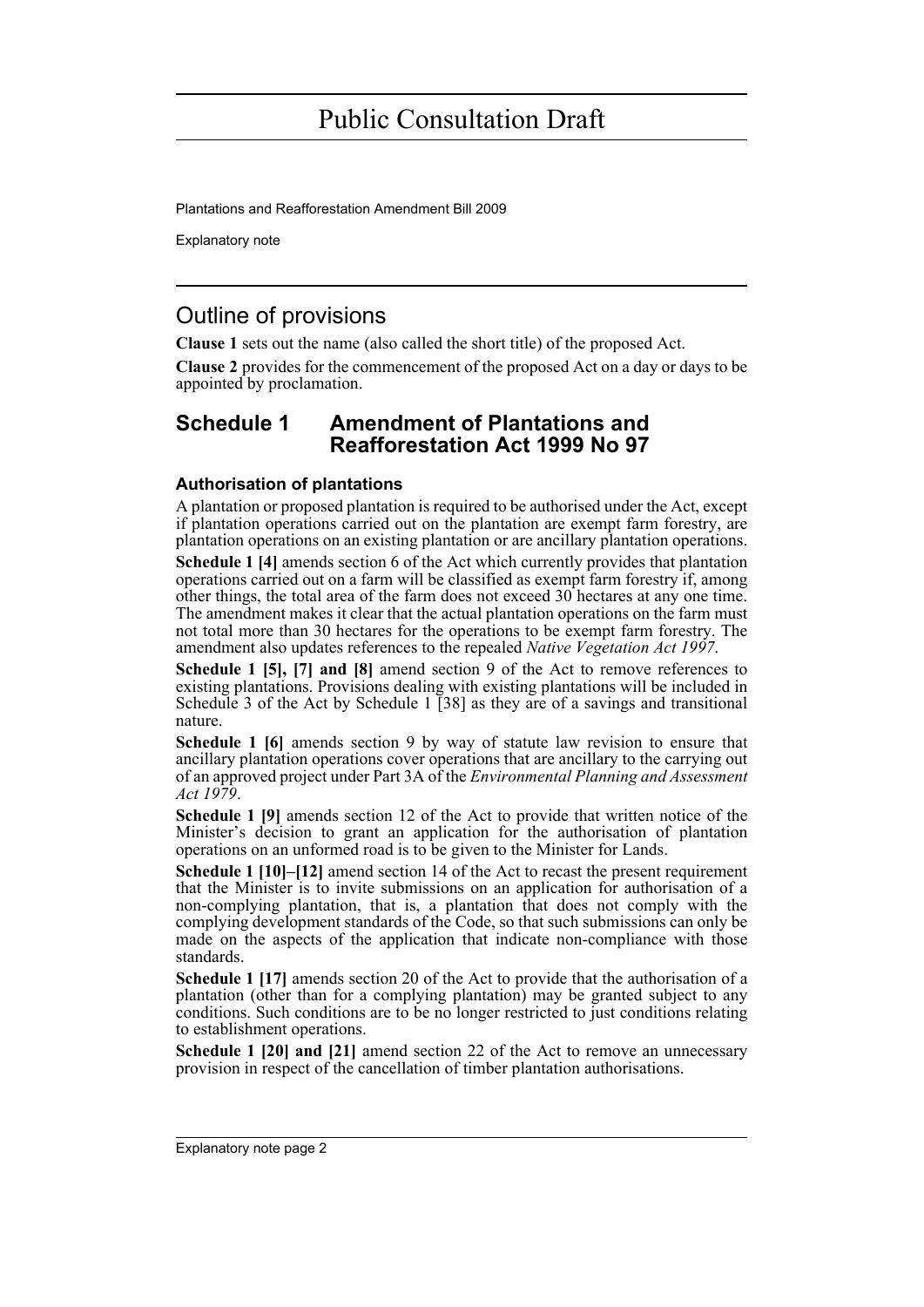Plantations and Reafforestation Amendment Bill 2009

Explanatory note

**Schedule 1 [22]** amends section 23 of the Act to provide that the public register relating to plantation authorisations maintained by the Minister is no longer required to include applications for authorisations.

**Schedule 1 [23]** amends section 23 of the Act to provide that the register is to be made available for inspection on the internet site of the Department of Industry and Investment.

**Schedule 1 [37]** amends Schedule 3 to the Act to make it clear that timber plantations accredited under the repealed *Timber Plantations (Harvest Guarantee) Act 1995* are taken to be authorised plantations under the Act and therefore are not existing plantations.

**Schedule 1 [38]** amends Schedule 3 to the Act to insert provisions dealing with existing plantations. An existing plantation is defined as a plantation established before the commencement of section 9 of the Act (that is before 14 December 2001) in accordance with the requirements of the *Environmental Planning and Assessment Act 1979*, any law dealing with native vegetation conservation and any other relevant law. The amendment continues the exemption for existing plantations from the requirement to be authorised, but only if there is no replanting of an area on the plantation exceeding 30 hectares.

**Schedule 1 [13]** makes a consequential amendment.

### **Ownership and management of plantations**

Currently, section 21 of the Act provides that any change in the ownership or management of an authorised plantation does not affect the authorisation of the plantation. **Schedule 1 [16]** inserts proposed sections 17A–17C into the Act to make it clear in which circumstances a change in ownership or management affecting a plantation will also affect the authorisation of the plantation.

**Proposed section 17A** requires the owner of an authorised plantation to notify the Minister of any such change in ownership or management of the plantation or part of the plantation.

**Proposed section 17B** provides that the authorisation of an authorised plantation will not be affected by:

- (a) any change in ownership or management of the whole of the plantation, or
- (b) any change in the ownership of a part of the plantation so long as the whole of the plantation remains under the same management, or
- (c) any change in the management of a part of the plantation so long as the whole of the plantation remains under the same ownership.

**Proposed section 17C** provides that, if there is a change in both the ownership and management of part of the land comprising an authorised plantation, application must be made for the authorisation as a plantation of each part of the land comprising the original plantation on which it is intended to continue plantation operations. However, the proposed section does not require authorisation of a plantation that would not otherwise be required to be authorised because the plantation operations are exempt farm forestry or ancillary plantation operations, that is, plantation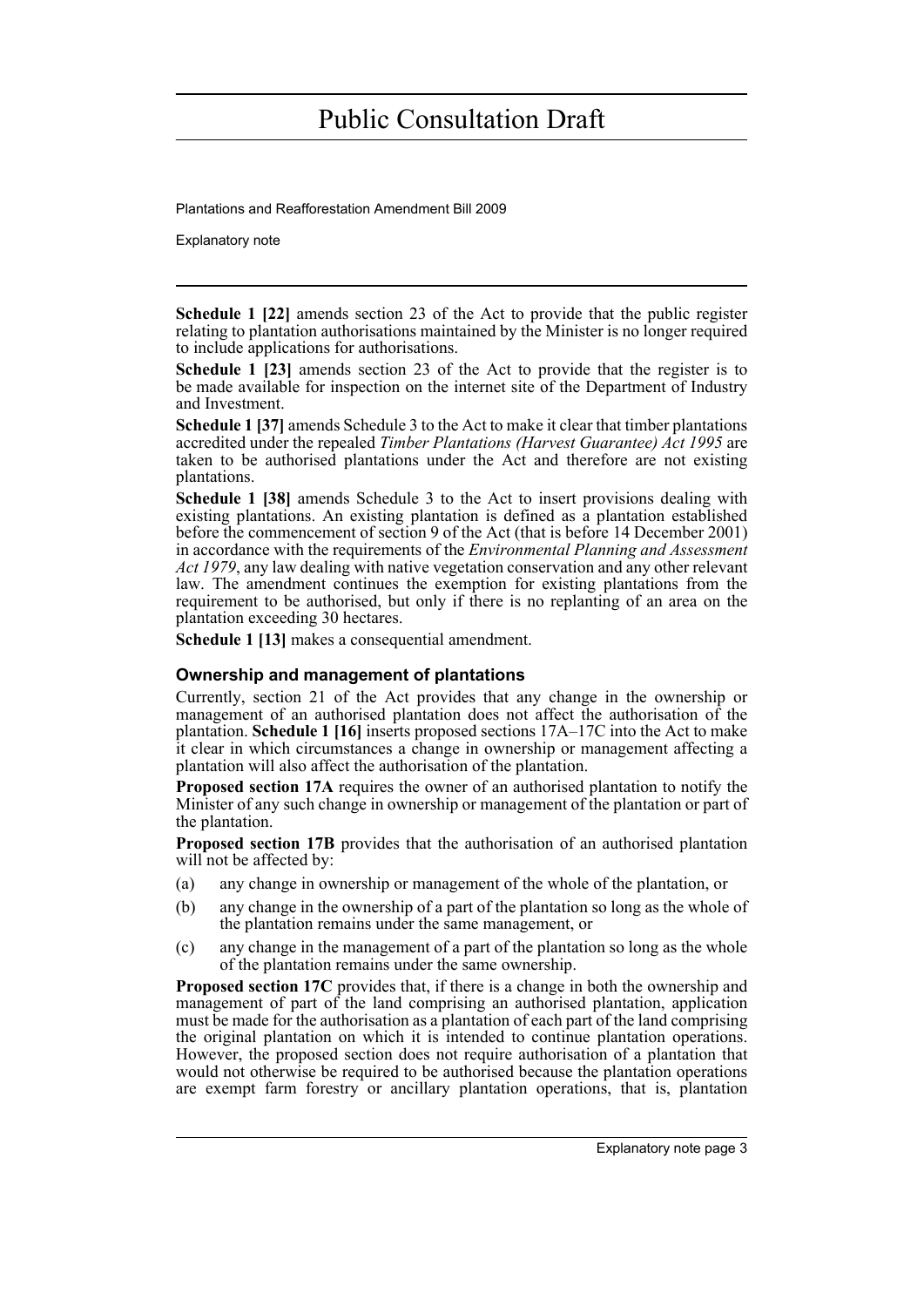Plantations and Reafforestation Amendment Bill 2009

Explanatory note

operations that are ancillary to the carrying out of development, an activity or a Part 3A project under the *Environmental Planning and Assessment Act 1979*. The Minister may waive or modify any of the requirements of the Act in relation to such an application but only if all of the land to which the application relates comprises part of the original plantation. The Minister must grant such an authorisation, but may impose any conditions on the authorisation.

**Schedule 1 [15] and [19]** make consequential amendments.

### **Plantation roads**

**Schedule 1 [24]** substitutes Part 5 of the Act which contains provisions relating to financial contributions by timber plantations for transport infrastructure expenditure. Those existing provisions have not been implemented.

The proposed Part consists of the following provisions:

**Proposed section 39** contains definitions. *Plantation road* is a road that is used for the removal of timber from a plantation to which the proposed Part applies. *Roads authority* for a plantation road is the local council that is the roads authority under the *Roads Act 1993* for the road.

**Proposed section 40** applies the proposed Part to timber plantations authorised after its commencement.

**Proposed section 41** provides that a roads authority may not require security deposits or payments under the proposed Part in relation to harvest operations that will yield 1,000 tonnes of timber or less or in relation to a road the maintenance of which is substantially funded by the Roads and Traffic Authority.

**Proposed section 42** requires the owner of a plantation to notify the relevant roads authority of proposed harvesting operations that will involve the use of the road.

**Proposed section 43** enables a roads authority for a plantation road to require a security deposit from a plantation owner in respect of proposed harvesting operations on the plantation that will involve the use of the road.

**Proposed section 44** enables the relevant roads authority for a plantation road to require the owner of a plantation to pay for the repair of damage to a plantation road that has been used in the plantation operations.

**Proposed section 45** provides for the way in which a security deposit may be dealt with by a roads authority.

**Proposed section 46** makes it a condition of the authorisation of a plantation that the owner of the plantation comply with a requirement made in accordance with the proposed Part to provide a security deposit or pay for damage to a plantation road.

**Proposed section 46A** makes provision for circumstances in which there is more than one roads authority responsible for a plantation road that will be used during harvesting operations.

**Proposed section 46B** provides that the owner of a plantation is not required to provide a security deposit or pay for damage to a plantation road under the proposed Part if the owner and the relevant roads authority enter into an agreement as to the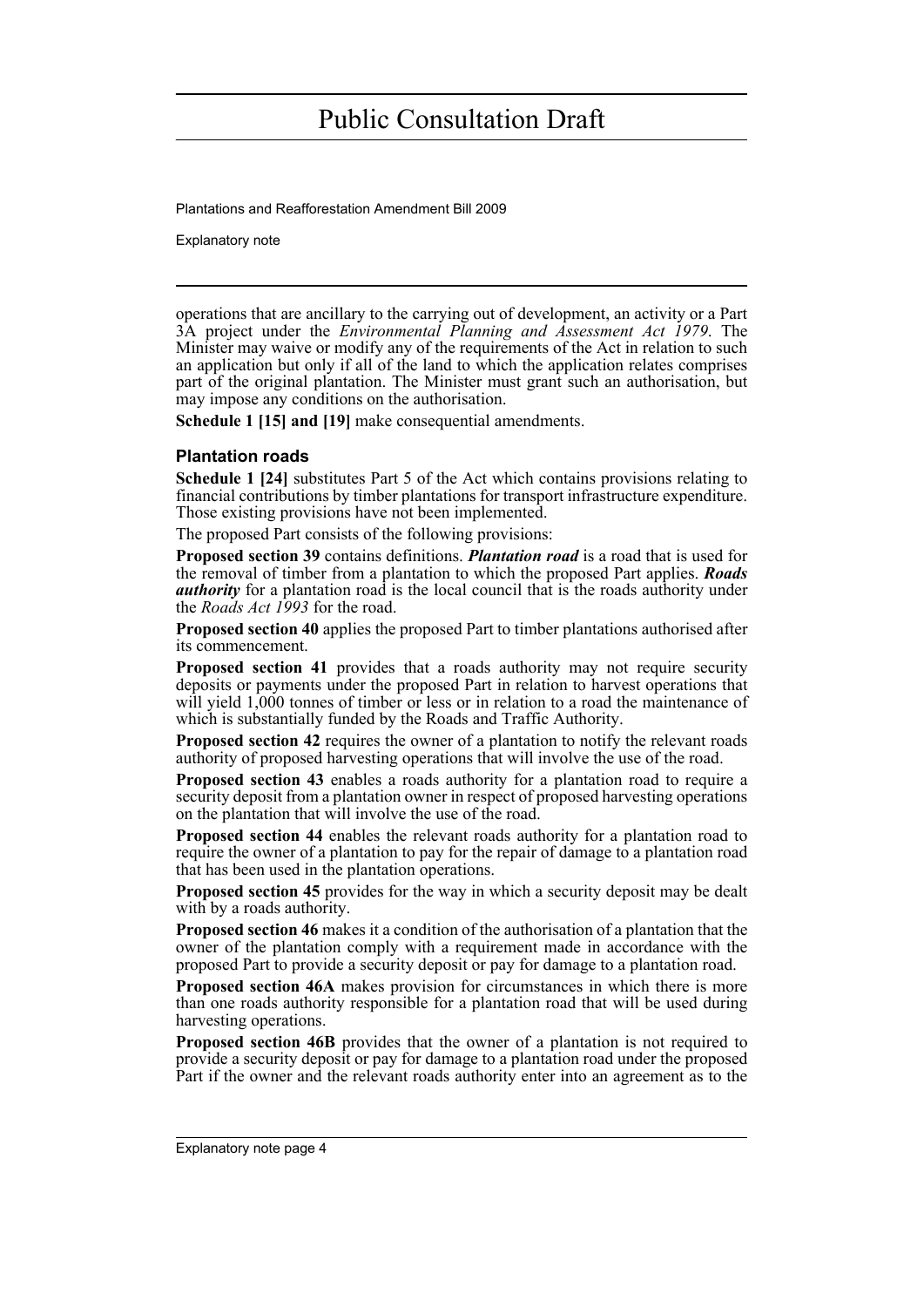Plantations and Reafforestation Amendment Bill 2009

Explanatory note

maintenance, upgrading or repair of plantation roads in advance of, or as a result of, the carrying out of harvesting operations.

**Proposed section 46C** provides for the manner in which disputes under the proposed Part are to be resolved.

**Schedule 1 [2], [18] and [35]** make consequential amendments.

### **Enforcement**

**Schedule 1 [26]–[29]** amend sections 58–60 of the Act to apply certain enforcement provisions of the Act, including stop work orders and directions for remedial work, to unauthorised plantations that are required to be authorised.

**Schedule 1 [30]** substitutes section 61 of the Act (which deals with the appointment of authorised officers to conduct investigations on whether the Act and the Code prescribed under the Act are being complied with) and inserts proposed sections 61, 61A, 61B and 61C in respect of the appointment of authorised officers and the investigation of compliance with the Act.

**Proposed section 61** provides for the appointment of authorised officers to exercise certain functions under the Act. (**Schedule 1 [31] and [32]** make consequential amendments.)

**Proposed section 61A** permits an authorised officer to enter an authorised plantation or land that the officer reasonably suspects is required to be authorised as a plantation, for the purpose of determining whether the Act and the Code are being complied with, and enables the officer to exercise certain investigatory powers.

**Proposed section 61B** provides a power for the Director-General to require the owner or manager of a plantation to give relevant information or produce relevant documents.

**Proposed section 61C** provides for offences for obstructing authorised officers, failing to comply with requirements and providing false or misleading information.

**Schedule 1 [33]** amends section 64 of the Act to provide that proceedings for an offence under the Act or the regulations may be commenced within 2 years after the date on which evidence of the alleged offence first came to the attention of an authorised officer (at present, the proceedings may only be commenced within 2 years after the date on which the offence is alleged to have been committed).

### **Miscellaneous amendments**

**Schedule 1 [1]** amends section 3 of the Act to expand one of the current objects of the Act (to codify environmental standards, and provide a streamlined and integrated scheme, for the establishment, management and harvesting of timber and other forest plantations) so that it refers to "best practice" environmental standards.

**Schedule 1 [3]** amends section 4 of the Act to insert definitions of *authorised officer*, *Department* and *Director-General*.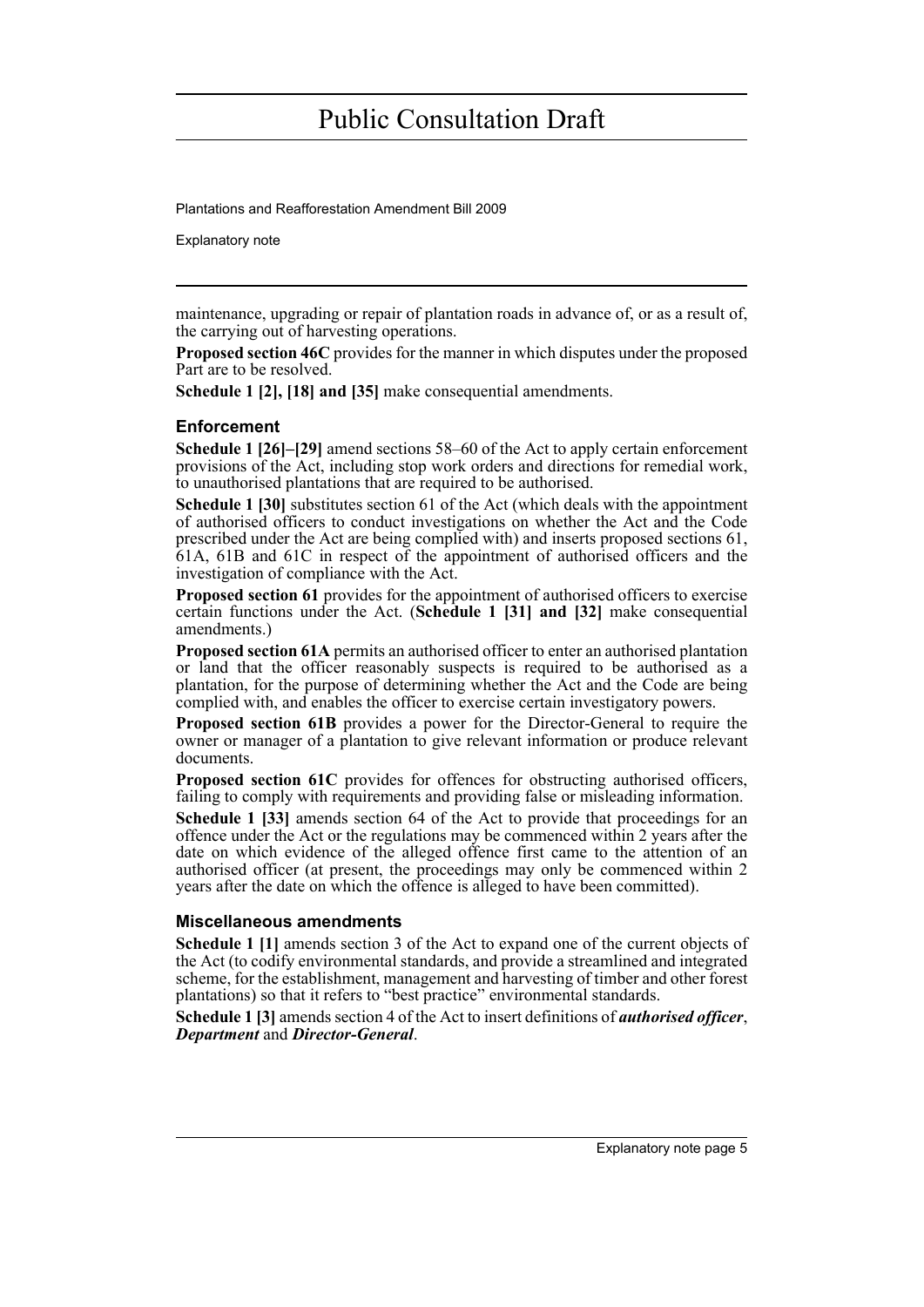Plantations and Reafforestation Amendment Bill 2009

Explanatory note

**Schedule 1 [14]** omits section 16 of the Act which contains outdated provisions dealing with native vegetation. **Schedule 1 [25]** contains a consequential amendment.

**Schedule 1 [34]** substitutes section 67 of the Act to provide for the delegation of functions by the Director-General (currently only the Minister has a power to delegate his or her functions).

**Schedule 1 [36]** amends Schedule 3 to the Act to enable the making of regulations of a savings and transitional nature consequent on the enactment of the proposed Act.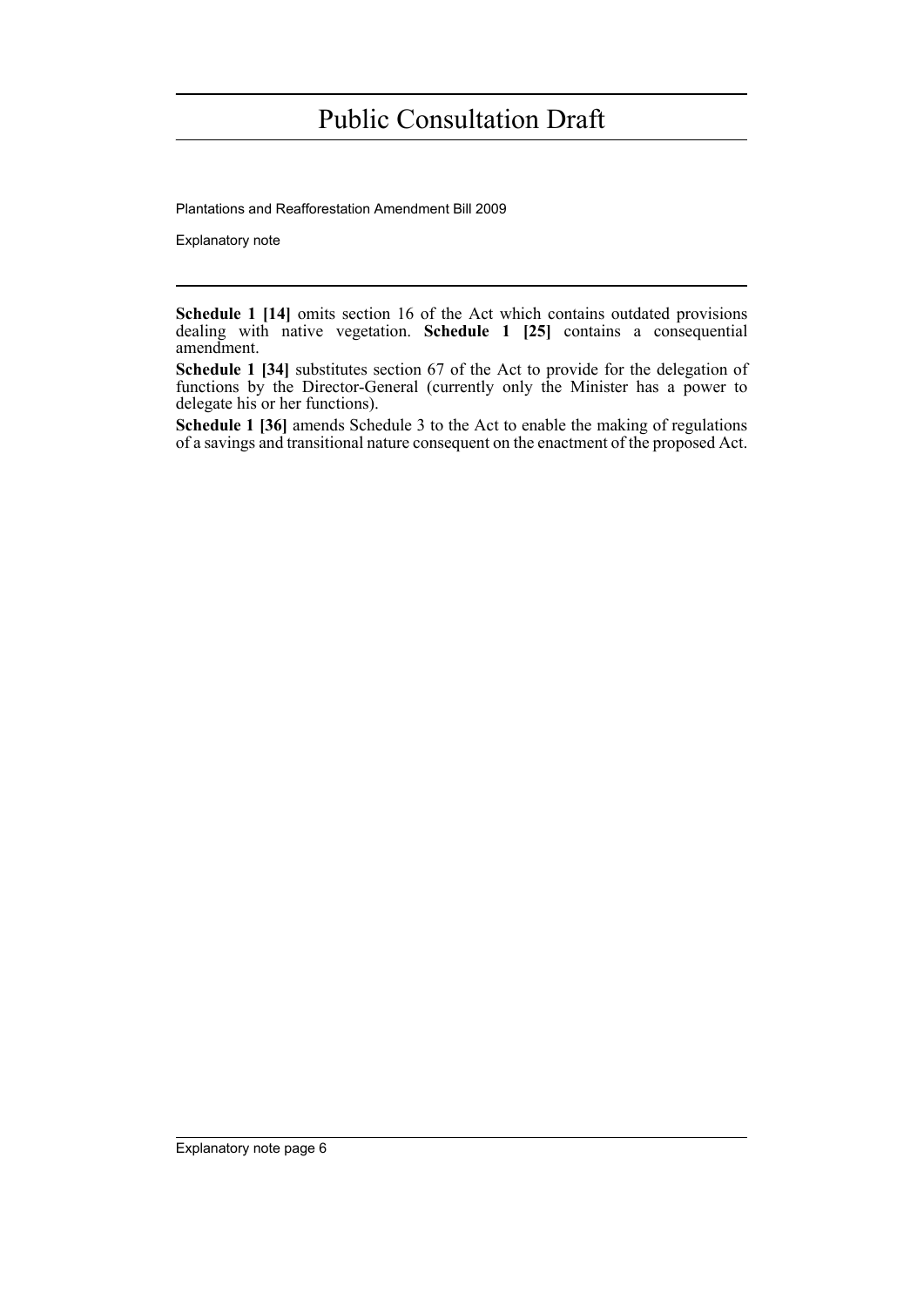

New South Wales

# **Plantations and Reafforestation Amendment Bill 2009**

### **Contents**

|   |                                                                  | Page |
|---|------------------------------------------------------------------|------|
| 1 | Name of Act                                                      |      |
|   | 2 Commencement                                                   |      |
|   | Schedule 1 Amendment of Plantations and Reafforestation Act 1999 |      |
|   | No 97                                                            |      |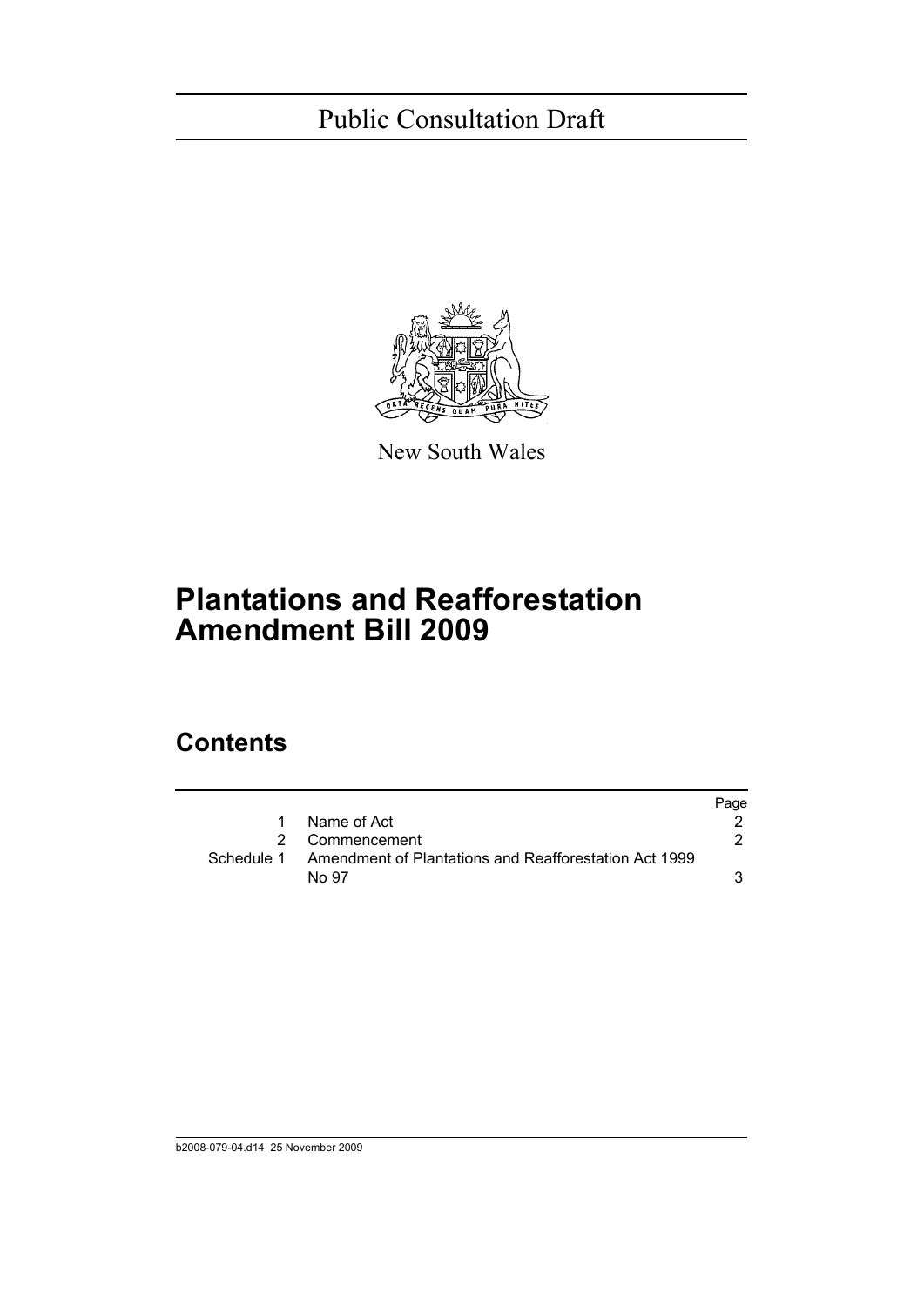

New South Wales

# **Plantations and Reafforestation Amendment Bill 2009**

No , 2009

### **A Bill for**

An Act to amend the *Plantations and Reafforestation Act 1999* to make further provision with respect to the authorisation of plantations and the repair of damage to roads caused by plantation operations; and for other purposes.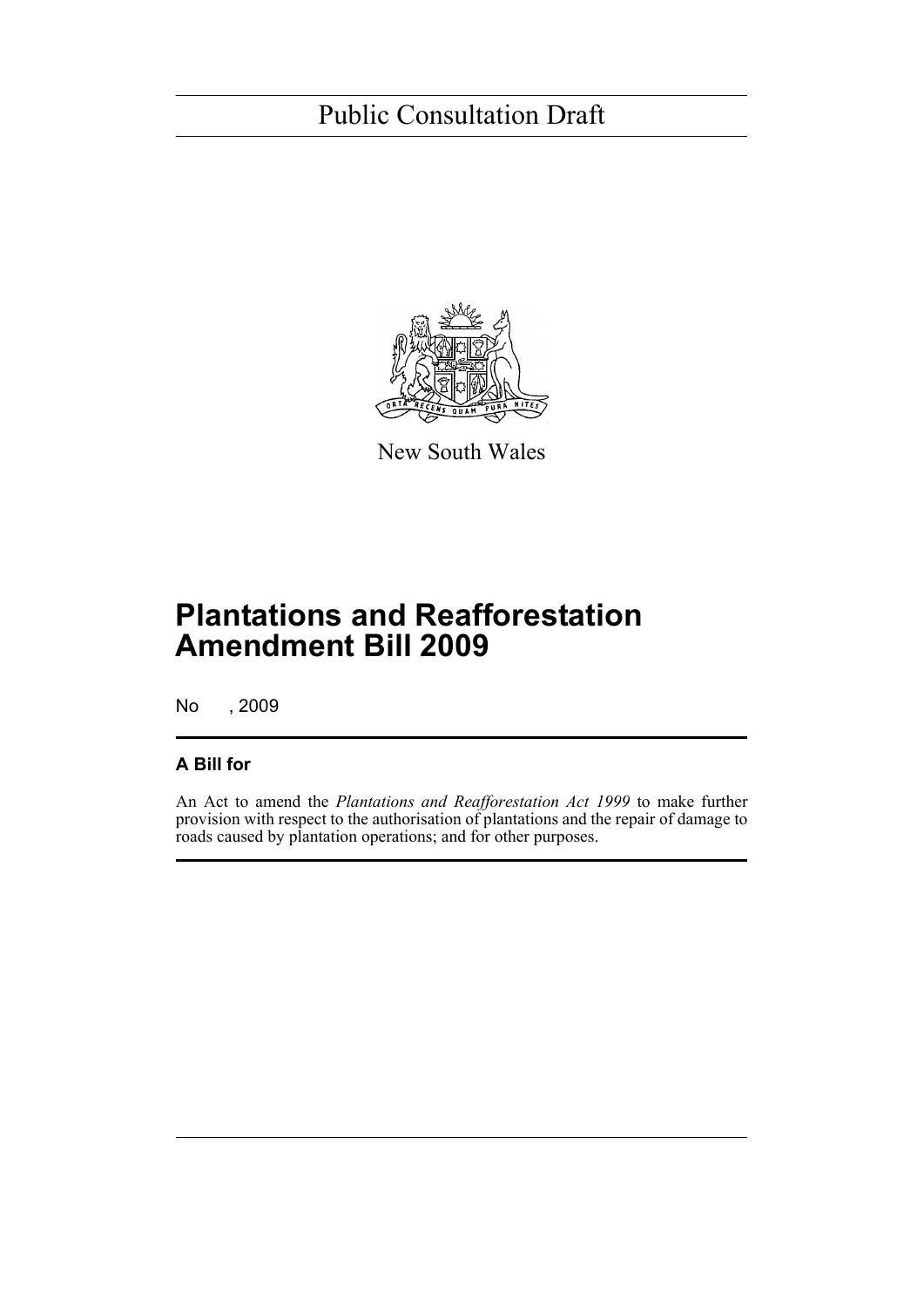Clause 1 Plantations and Reafforestation Amendment Bill 2009

### <span id="page-8-0"></span>**The Legislature of New South Wales enacts:**

### **1 Name of Act**

This Act is the *Plantations and Reafforestation Amendment Act 2009*.

### <span id="page-8-1"></span>**2 Commencement**

This Act commences on a day or days to be appointed by proclamation.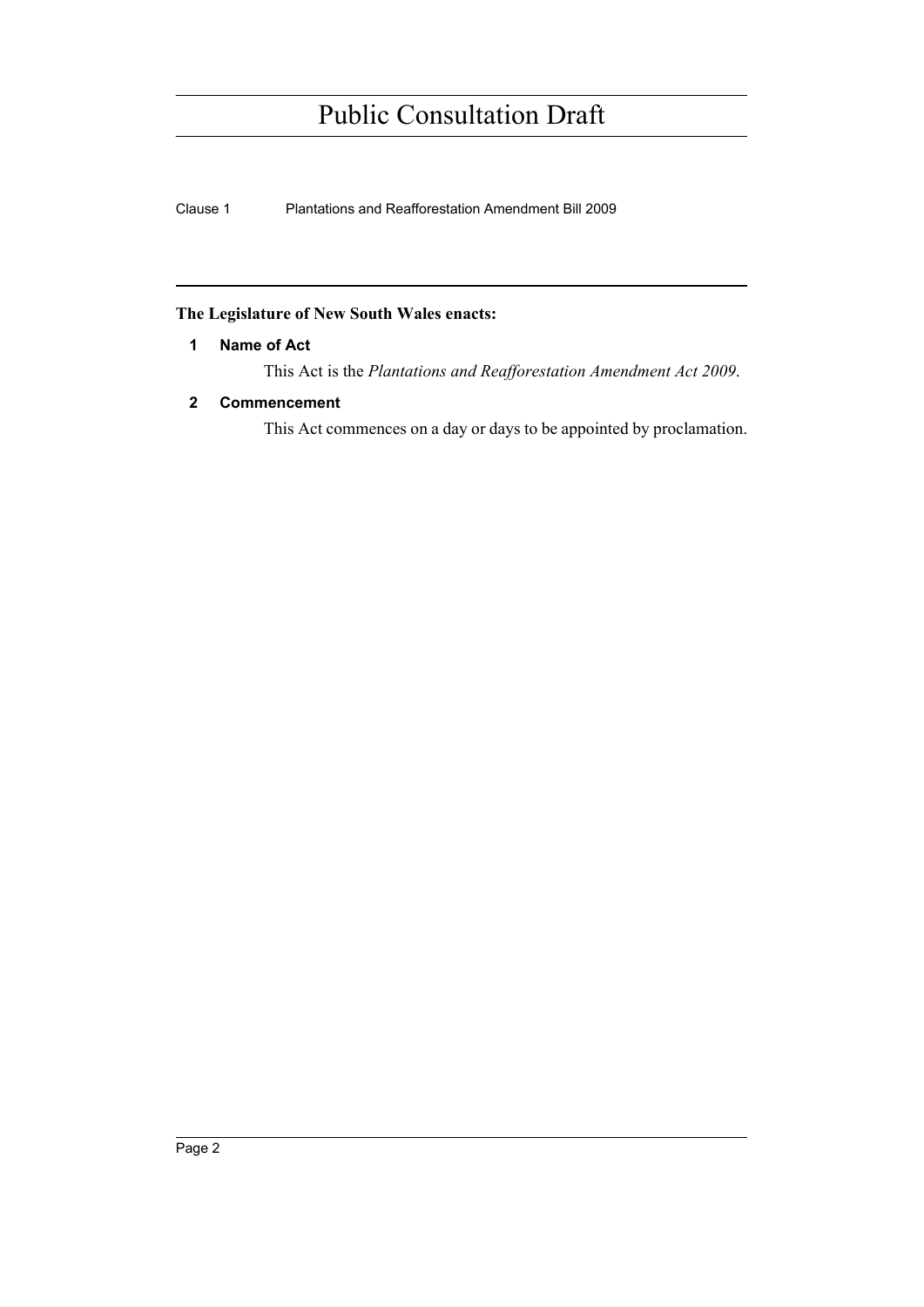Plantations and Reafforestation Amendment Bill 2009

Amendment of Plantations and Reafforestation Act 1999 No 97 Schedule 1

### <span id="page-9-0"></span>**Schedule 1 Amendment of Plantations and Reafforestation Act 1999 No 97**

### **[1] Section 3 Objects of Act**

Insert "best practice" after "codify" in section 3 (c).

#### **[2] Section 3 (d)**

Omit the paragraph. Insert instead:

(d) to make provision for contributions by the owners of plantations to the repair of damage to roads used for plantation harvesting.

### **[3] Section 4 Definitions**

Insert in alphabetical order in section 4 (1):

*authorised officer* means a person appointed under section 61.

*Department* means the Department of Industry and Investment.

*Director-General* means the Director-General of the Department.

### **[4] Section 6 Exempt farm forestry**

Omit section 6 (1) (a) and (b). Insert instead:

- (a) the total area in which plantation operations of any kind are carried out on the farm does not exceed 30 hectares at any one time,
- (b) any clearing of native vegetation (within the meaning of the *Native Vegetation Act 2003*) is exempt from the requirement under section 12 of that Act that the clearing be in accordance with a development consent or a property vegetation plan,
- (b1) any clearing of State protected land which is subject to the provisions of the *Native Vegetation Conservation Act 1997* (*1997 Act*) because of the operation of clause 4 of Schedule 3 to the *Native Vegetation Act 2003* (*2003 Act*) and the regulations under the 2003 Act is exempt from any requirement under Part 2 of the 1997 Act for development consent,

### **[5] Section 9 Offence with respect to unauthorised plantations**

Omit section 9 (1) (b).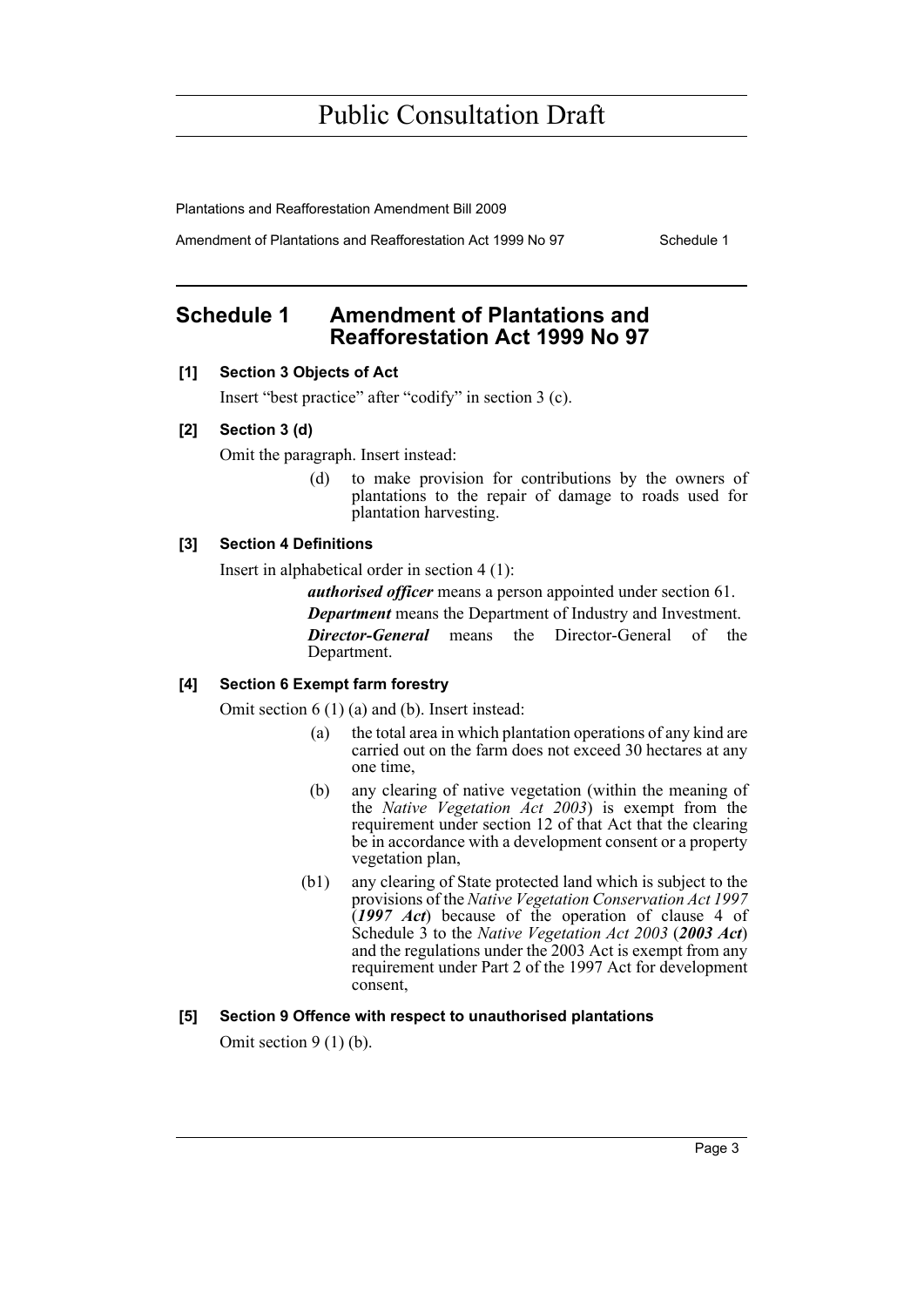Plantations and Reafforestation Amendment Bill 2009

Schedule 1 Amendment of Plantations and Reafforestation Act 1999 No 97

### **[6] Section 9 (4)**

Omit the definition of *ancillary plantation operations*. Insert instead:

*ancillary plantation operations* means plantation operations that are ancillary to:

- (a) the carrying out of development in accordance with development consent under Part 4, or in accordance with the requirements of Part 5, of the *Environmental Planning and Assessment Act 1979*, or
- (b) the carrying out of an approved project within the meaning of Part 3A of that Act,

but only if the development or project does not comprise mainly plantation operations.

### **[7] Section 9 (4)**

Omit the definition of *existing plantation*.

### **[8] Section 9 (4), Note**

Insert after the subsection:

**Note.** Provisions relating to plantations authorised under other laws before the commencement of this section (existing plantations) are contained in clause 6 of Schedule 3.

### **[9] Section 12 Determination of applications for authorisation**

Omit section 12 (3). Insert instead:

- (3) Written notice of the Minister's decision to grant an application is also to be given, within 40 days after the decision is made:
	- (a) to the council of any local government area within which the plantation or proposed plantation is situated, and
	- (b) to the Minister administering the *Crown Lands Act 1989*, in respect of plantation operations to be carried out on a road (within the meaning of Division 6 of Part 4 of that Act) that is unformed.

### **[10] Section 14 Provisions relating to non-complying plantations**

Omit "The Minister is to invite any person or body provided with a copy of the application to make submissions on the application within the time and in the manner specified by the Minister (having regard to the period within which the Minister is required by this Part to deal with the application)." from section 14 (3).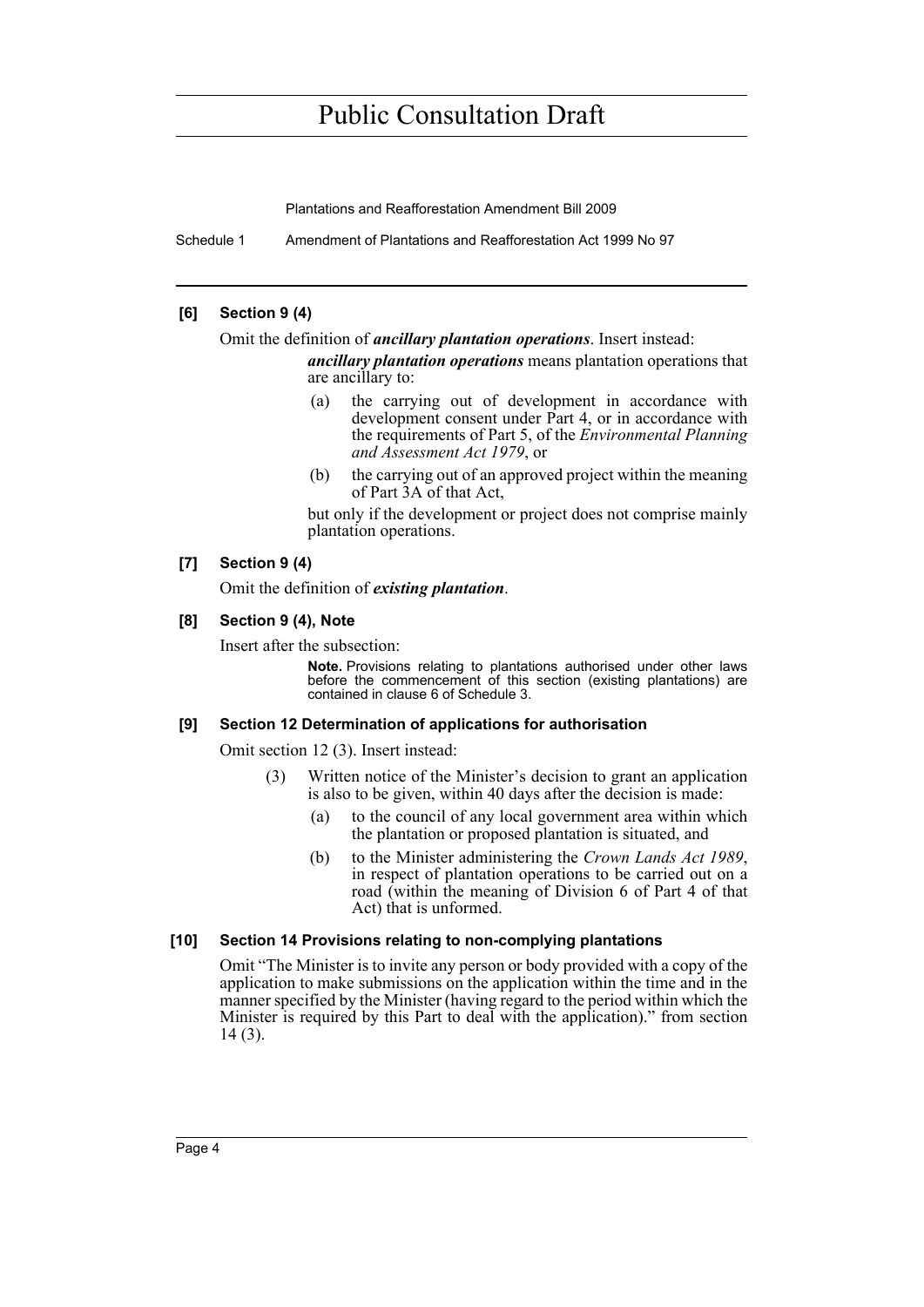Plantations and Reafforestation Amendment Bill 2009

Amendment of Plantations and Reafforestation Act 1999 No 97 Schedule 1

### **[11] Section 14 (3), Note**

Omit "any application and".

#### **[12] Section 14 (3A)**

Insert after section 14 (3):

- (3A) The Minister is to invite any person or body provided with a copy of the application in accordance with this section to make submissions on those aspects of the application that indicate non-compliance with the relevant complying development standards of the Code:
	- (a) within 3 weeks after receipt of a copy of the application, and
	- (b) in the manner specified by the Minister.

### **[13] Section 15 Provisions relating to threatened species conservation**

Omit "section 9" from section 15 (9).

Insert instead "clause 6 of Schedule 3".

### **[14] Section 16 Provisions relating to plantations subject to regional vegetation management plans or substitute plans**

Omit the section.

### **[15] Section 17 Provisions relating to plantations already established**

Insert after section 17 (4):

(5) This section does not apply to or in respect of a plantation that is required by section 17C to be authorised.

### **[16] Sections 17A–17C**

Insert after section 17:

#### **17A Notification of change in ownership or management of plantation**

- (1) The owner of an authorised plantation must give notice to the Minister, in accordance with this section, of any change in ownership or management of the whole or part of the land comprising the authorised plantation.
- (2) The notice must:
	- (a) be in the form approved by the Director-General, and
	- (b) be given to the Minister not more than 28 days after the change in ownership or management, and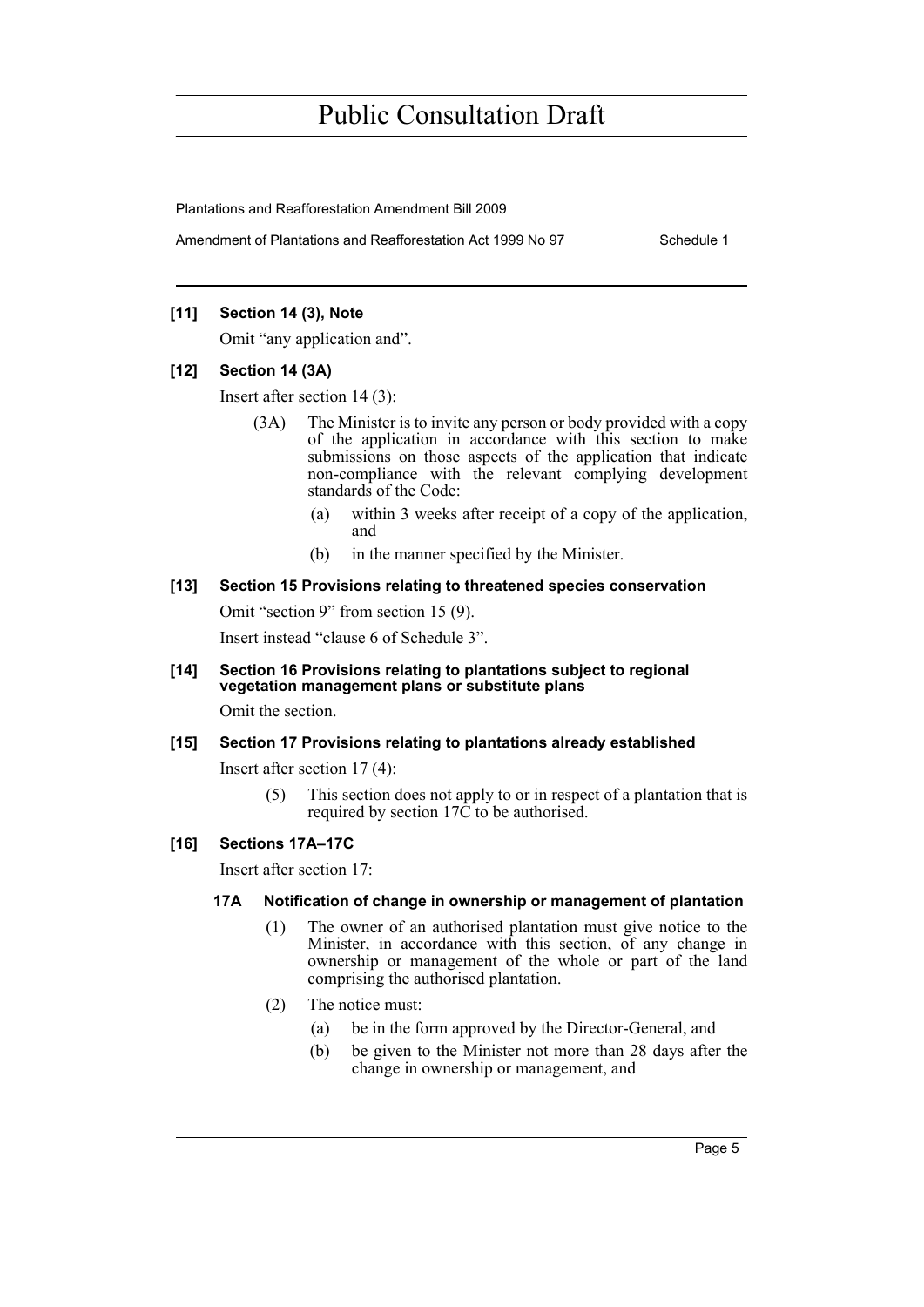Plantations and Reafforestation Amendment Bill 2009

Schedule 1 Amendment of Plantations and Reafforestation Act 1999 No 97

- (c) identify the area or areas of land comprising the authorised plantation and the part or parts of land subject to a change in ownership or management, and
- (d) identify the new owner or owners, or manager or managers, of the part or parts of the land.

Maximum penalty: 10 penalty units.

#### **17B Changes in ownership and management not affecting authorisation of plantations**

The authorisation of an authorised plantation is not affected by:

- (a) any change in ownership or management of the whole of the plantation, or
- (b) any change in the ownership of a part of the plantation so long as the whole of the plantation remains under the same management, or
- (c) any change in the management of a part of the plantation so long as the whole of the plantation remains under the same ownership.

#### **17C Changes in ownership and management affecting authorisation of plantations**

- (1) For the purposes of this section, a *significant change* to an authorised plantation is:
	- (a) a change in the ownership of part only of the land comprising the plantation that occurs at the same time as a change in the management of that part of the land, or
	- (b) a change in the ownership of part only of the land comprising the plantation that follows a change in the management of that part of the land, or
	- (c) a change in the management of part only of the land comprising the plantation that follows a change in the ownership of that part of the land.
- (2) If there is a significant change to an authorised plantation (*the original plantation*) and the owner of any part of the land comprising the original plantation intends to continue plantation operations on that part after the change, the owner must make an application under section 11 for the authorisation of that part as a plantation.
- (3) The Minister may waive or modify any of the requirements of this Act in relation to an application for authorisation as a plantation of any part of the land comprising the original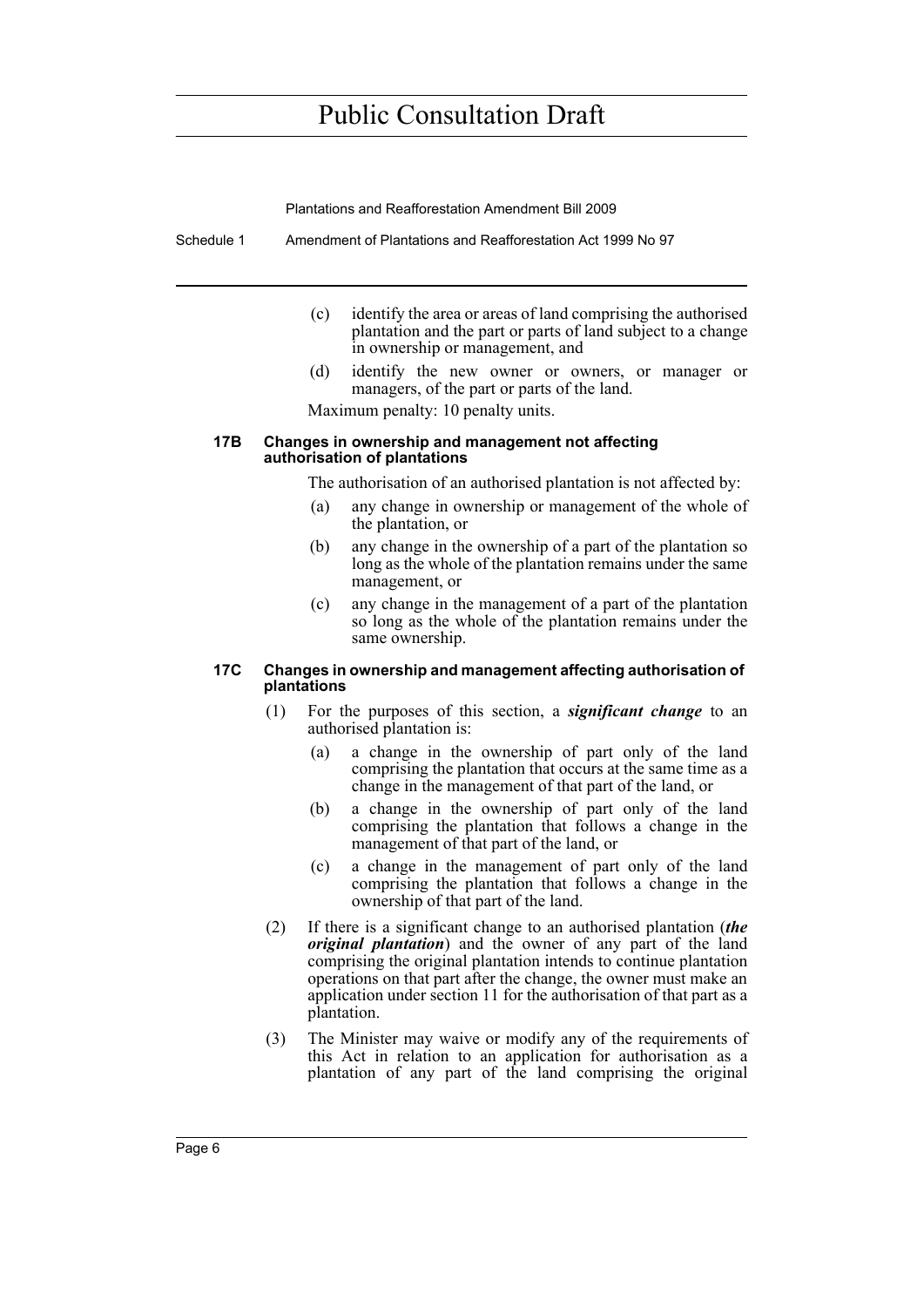Plantations and Reafforestation Amendment Bill 2009

Amendment of Plantations and Reafforestation Act 1999 No 97 Schedule 1

plantation, but only if the application does not relate to any other land.

- (4) The Minister must grant an authorisation of a part of the land comprising the original plantation but may impose any conditions on the authorisation that the Minister considers appropriate.
- (5) An authorisation in respect of an original plantation ceases to have effect on the date on which the significant change occurs.
- (6) However, any part of the land comprising the original plantation is taken to be an authorised plantation subject to the same conditions that applied to the original plantation (to the extent that those conditions are relevant to that part of the land), but only until:
	- (a) 28 days after the significant change, or
	- (b) if an application is made within that 28-day period for the authorisation of that part of the land as a plantation, the application is determined by the Minister.
- (7) Nothing in this section requires an application to be made for authorisation of land as a plantation if authorisation would not be required because of section 9.

#### **[17] Section 20 Conditions of authorisations**

Omit section 20 (1) and (2). Insert instead:

- (1) An authorisation under this Act (other than for a complying plantation) may be granted subject to conditions.
- (2) Subsection (1) does not affect the operation of section 13 (4).

#### **[18] Section 20 (5)**

Omit "with respect to financial contributions to transport infrastructure expenditure or".

### **[19] Section 21**

Omit the section. Insert instead:

#### **21 Duration of authorisation**

Subject to section 17C, the authorisation of a plantation remains in force unless it is cancelled by the Minister in accordance with this Act.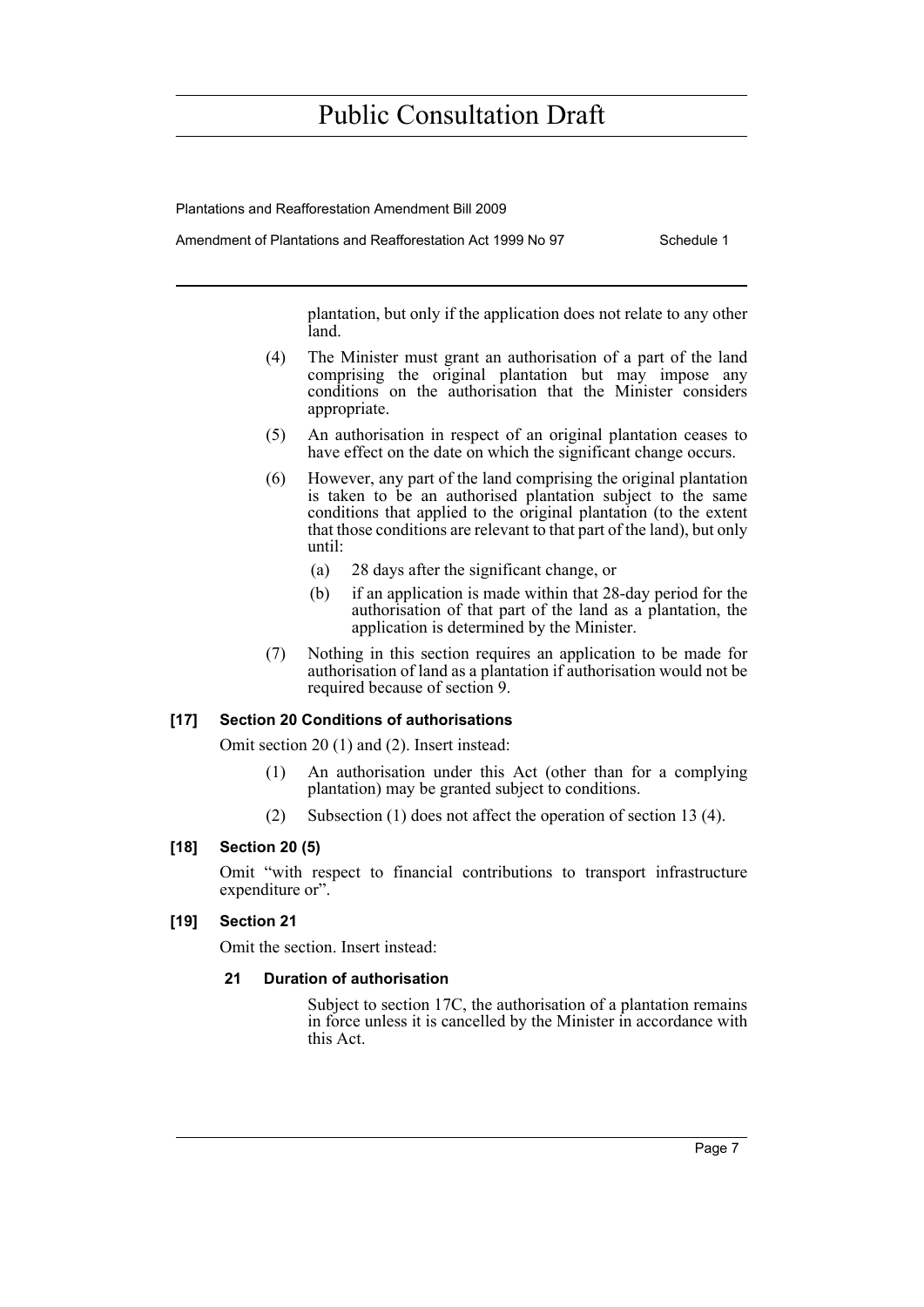Plantations and Reafforestation Amendment Bill 2009

Schedule 1 Amendment of Plantations and Reafforestation Act 1999 No 97

#### **[20] Section 22 Cancellation of authorisation**

Omit "or" where lastly occurring in section 22 (1) (d).

### **[21] Section 22 (1) (e)**

Omit the paragraph.

#### **[22] Section 23 Public register relating to authorisations**

Omit section 23 $(1)(a)$ .

### **[23] Section 23 (2)**

Omit the subsection. Insert instead:

(2) The register is to be made available for inspection on the internet site of the Department.

#### **[24] Part 5**

Omit the Part. Insert instead:

### **Part 5 Plantation roads**

### **39 Definitions**

In this Part:

*plantation road* means a road used, or proposed to be used, for the purpose of the removal and delivery of timber harvested from a plantation to which this Part applies and includes any bridge over which any such road passes.

*roads authority* for a plantation road means a council of a local government area that is the roads authority under the *Roads Act 1993* for the road.

### **40 Application of Part**

This Part applies to a plantation that is authorised under this Act on or after the commencement of this section as a timber plantation.

#### **41 Limitation on powers of roads authorities under this Part**

A roads authority for a plantation road may not require the lodgement of a security deposit, or the payment of any other money in respect of a harvesting operation, under this Part if:

(a) the roads authority is satisfied that the harvesting operation will yield 1,000 tonnes of timber or less, or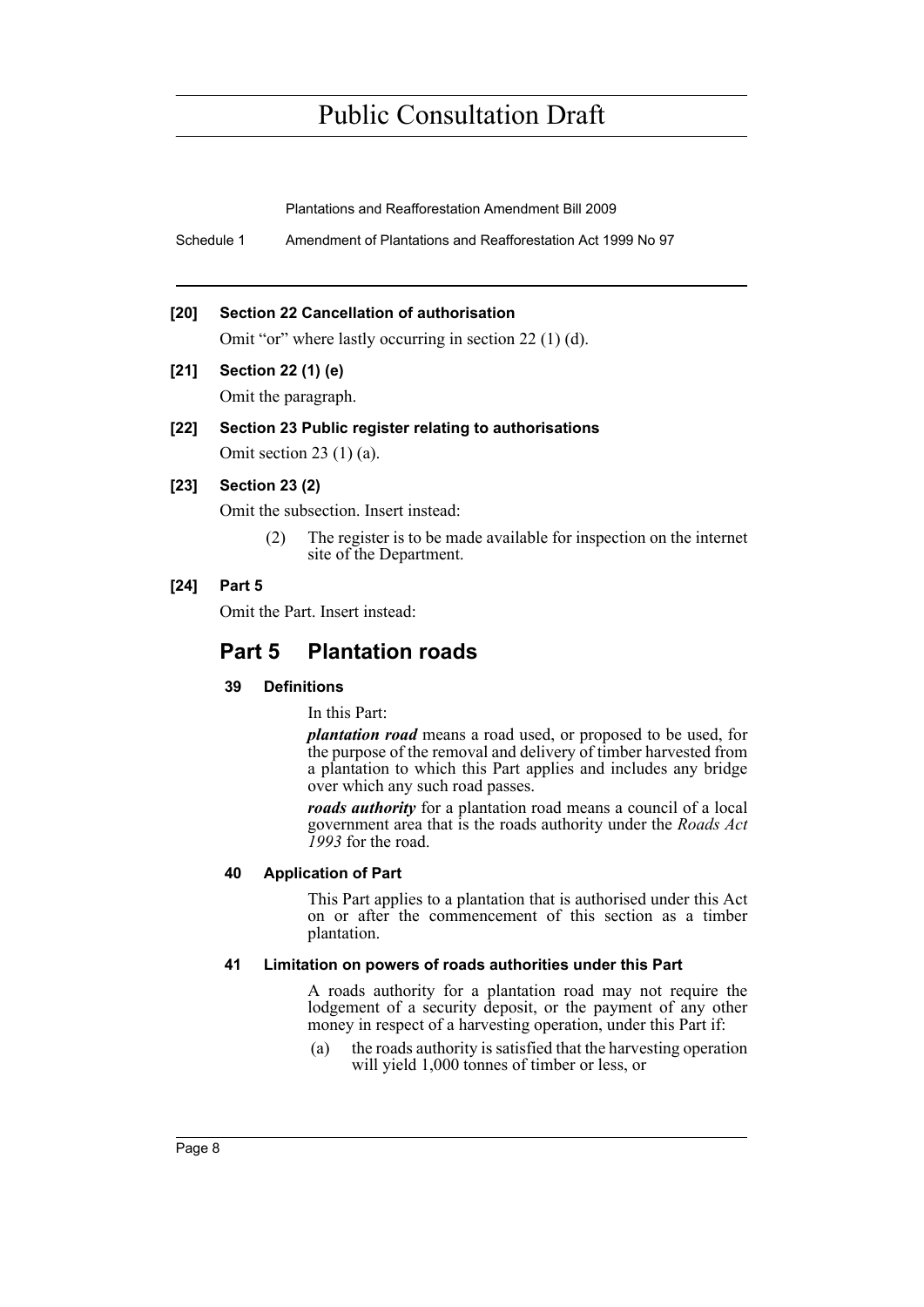Plantations and Reafforestation Amendment Bill 2009

Amendment of Plantations and Reafforestation Act 1999 No 97 Schedule 1

(b) the maintenance of the road is substantially funded by the Roads and Traffic Authority.

#### **42 Notification as to harvesting**

- (1) The owner of a plantation to which this Part applies must give notice to the roads authority for a plantation road, in accordance with the regulations, of any harvesting operations proposed to be carried out on the plantation that will involve the use of the road.
- (2) Regulations made for the purposes of subsection (1) may include provisions for or with respect to the following:
	- (a) the form of the notice,
	- (b) the information to be included in the notice,
	- (c) the manner in which the notice is to be made,
	- (d) the time at which, or period within which, the notice is to be lodged.
- (3) If the owner of a plantation is required to give notice to a roads authority under subsection (1) of proposed harvesting operations, the owner must, within 7 days after the completion of those operations, notify the roads authority in writing that those operations have been completed.

Maximum penalty: 100 penalty units.

### **43 Payment of security deposit by owner of plantation**

- (1) A roads authority for a plantation road may, by notice in writing, require the owner of a plantation to lodge a security deposit of an amount specified in the notice with the authority in respect of any harvesting operations proposed to be carried out on the plantation that will involve the use of the plantation road.
- (2) The amount of the security deposit is to be determined in accordance with the regulations or by agreement between the roads authority and the owner of the plantation.
- (3) The security deposit must be lodged within the period specified in the notice (being a period of not less than 28 days) or within such further period as may be approved in writing by the roads authority before the expiration of the period specified in the notice.
- (4) A security deposit lodged with a roads authority in respect of particular harvesting operations and that is not realised by the roads authority to repair damage in accordance with this Part may, by agreement between the roads authority and the owner of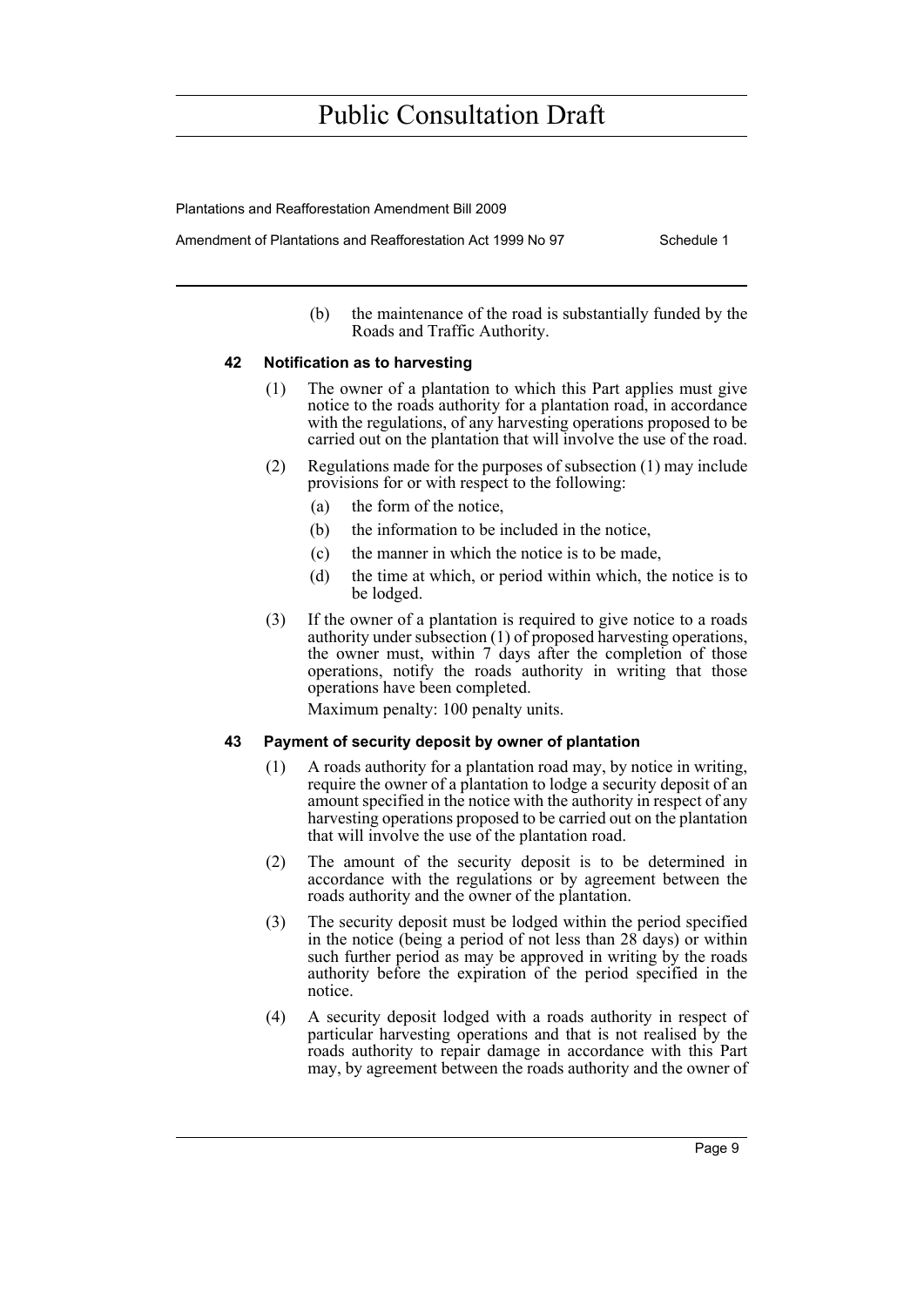Plantations and Reafforestation Amendment Bill 2009

Schedule 1 Amendment of Plantations and Reafforestation Act 1999 No 97

the plantation concerned, be treated as the security deposit in respect of future specified harvesting operations.

- (5) The regulations may make provision for or with respect to the following:
	- (a) the manner in which the amount of a security deposit is to be determined,
	- (b) without limiting paragraph (a), the manner of determining the amount of a security deposit in situations where there will be multiple users of a plantation road for different harvesting operations at a given time,
	- (c) the form in which the security deposit is to be lodged.

#### **44 Recovery of costs for damage to plantation roads**

- (1) A roads authority for a plantation road may give a notice in writing to the owner of a plantation requiring the owner to pay a specified sum to the roads authority to repair damage to the road if the roads authority is satisfied that the damage was caused by plantation operations carried out on the plantation.
- (2) The notice is to specify the period (being not less than 28 days) in which payment of the amount must be made. That period may be varied by agreement between the roads authority and the owner of the plantation concerned.
- (3) A roads authority for a plantation road may not give a notice under this section unless the roads authority has carried out the following inspections for the purposes of determining the condition of the road before and after the harvesting operations concerned and the notice is given within 21 days after the inspection referred to in paragraph (b) is carried out:
	- (a) an inspection of the road within 7 days before the relevant harvesting operations are proposed to commence,
	- (b) an inspection of the road within 14 days after the roads authority has been notified that the harvesting operations have been completed.
- (4) The plantation roads authority must give the owner of the relevant plantation the opportunity to be present at any such inspection.
- (5) Any amount paid under this section that is not applied by the roads authority to repair damage to the road concerned within 6 months after the authority is notified that the plantation operations concerned have been completed is to be refunded to the owner of the plantation.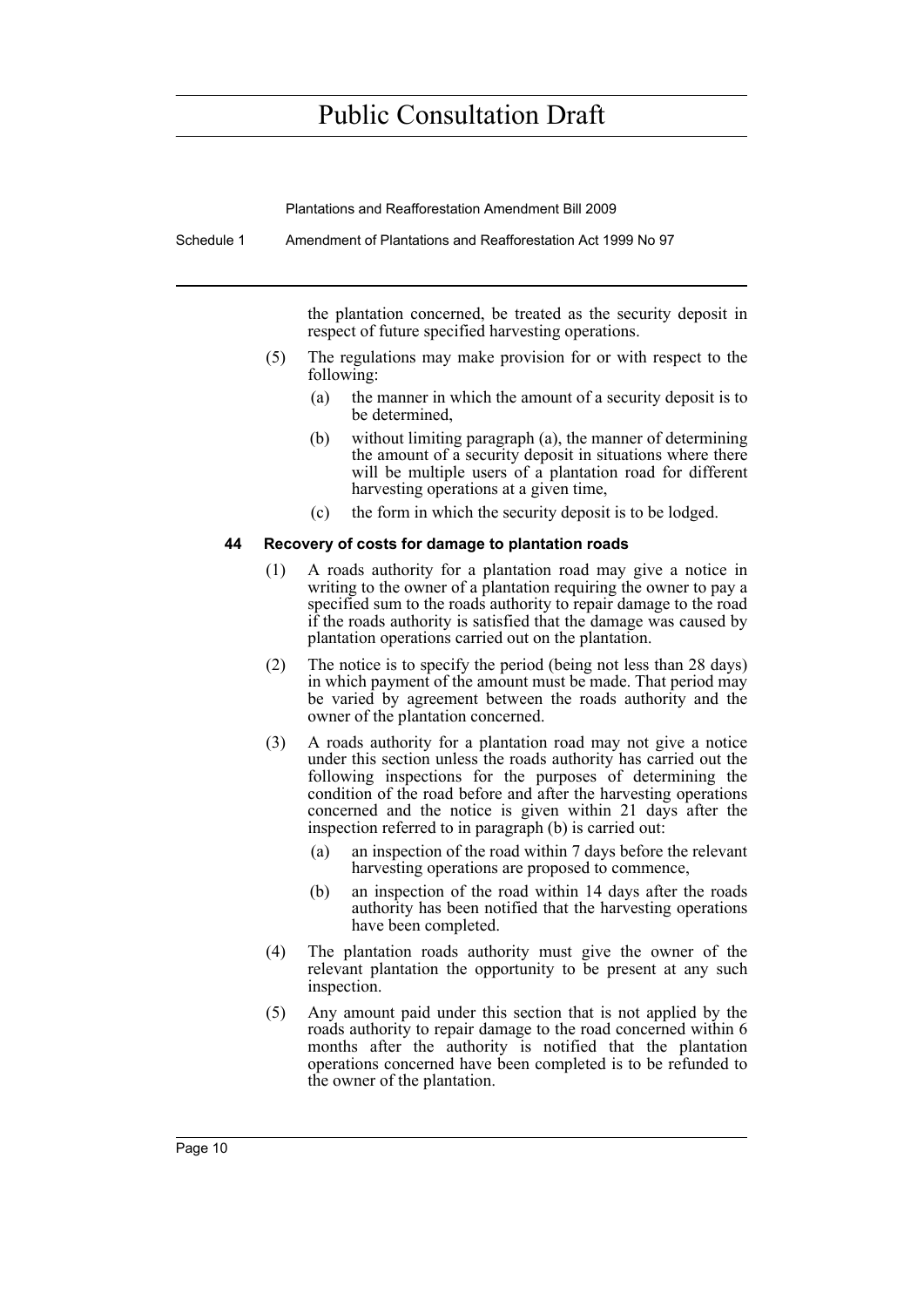Plantations and Reafforestation Amendment Bill 2009

Amendment of Plantations and Reafforestation Act 1999 No 97 Schedule 1

#### **45 Application of security deposit to repairs of damaged roads**

- (1) A roads authority for a plantation road may apply money realised from a security deposit lodged under this Part in respect of particular harvesting operations to repair damage to the road as a result of the harvesting operations, but only if:
	- (a) the owner of the plantation concerned has been issued with a notice under section 44 in relation to damage caused by those harvesting operations, and
	- (b) the owner has consented to the security deposit being realised as full or part payment of the amount specified in the notice or has not paid the amount specified in the notice within the period required in the notice.
- (2) Any money realised from a security deposit that is not applied by the roads authority in accordance with this section within 6 months after the authority is notified that the plantation operations concerned have been completed is to be refunded by the authority.
- (3) Any security deposit that is lodged with the roads authority and is not realised and applied by the authority in accordance with this section within 6 months after the authority is notified that the plantation operations concerned have been completed is to be released by the authority unless other arrangements have been made under section 43 (4).

### **46 Conditions of plantation authorisations**

- (1) It is a condition of the authorisation of a plantation to which this Part applies that the owner of the plantation complies with any requirement made in accordance with this Part to lodge a security deposit or make a payment.
- (2) The condition is subject to any decision in relation to the requirement made as a result of arbitration carried out, or an appeal made, in accordance with this Part.

#### **46A Multiple roads authorities**

If there is more than one roads authority for a plantation road that will be used during harvesting operations:

- (a) each authority may require the lodgement of a security deposit or a payment under this Part in respect of the section of the road for which it is responsible, and
- (b) the condition of each section of the plantation road for which a different one of those authorities is responsible is to be assessed independently, and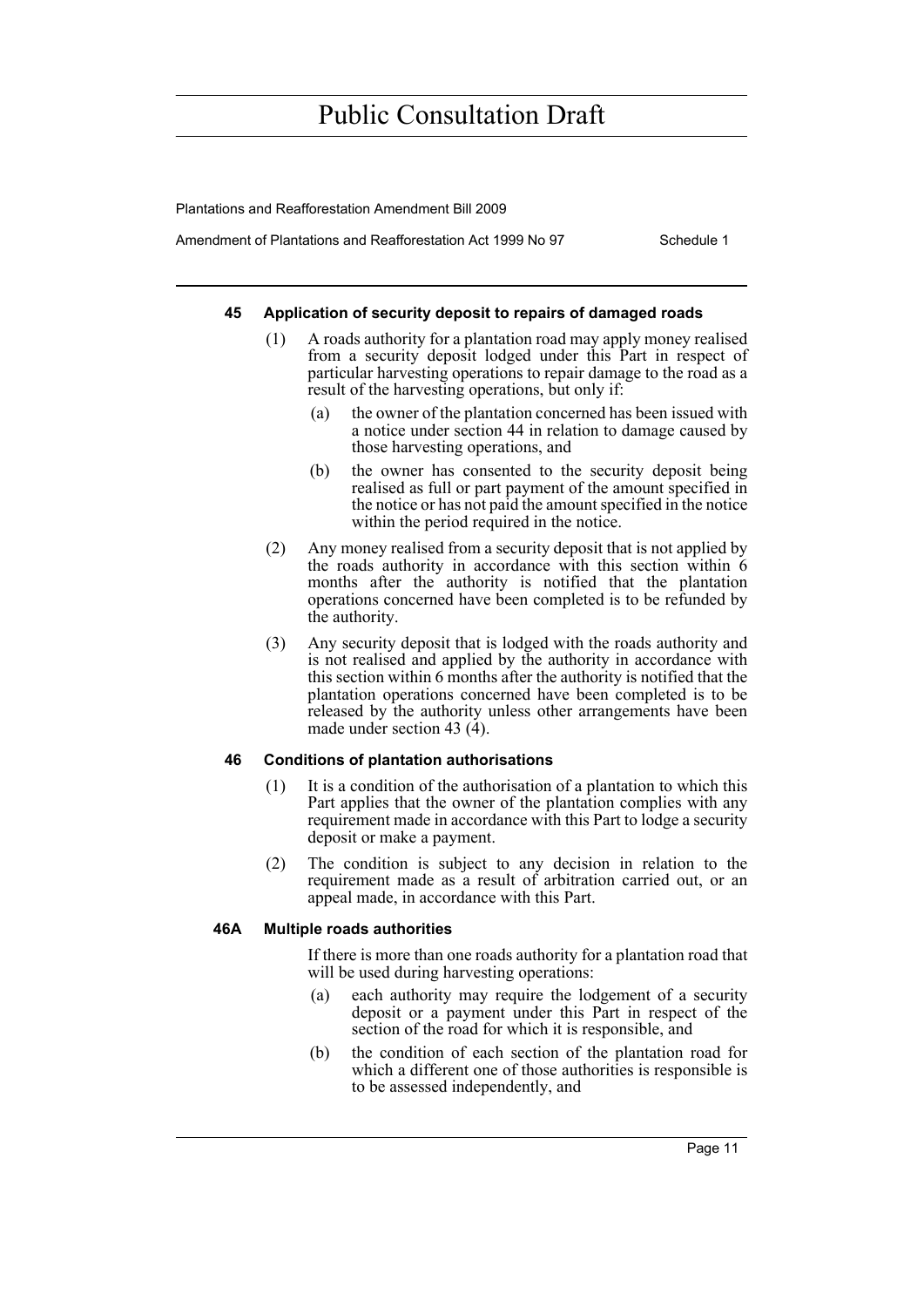Plantations and Reafforestation Amendment Bill 2009

Schedule 1 Amendment of Plantations and Reafforestation Act 1999 No 97

(c) the owner of the relevant plantation and the authorities may agree that one of the authorities is to act as agent for the other or others.

#### **46B Agreements between owners and roads authorities**

- (1) Nothing in this Part prevents a roads authority and the owner of a plantation from entering into an agreement independently of this Part as to the maintenance, upgrading or repair of plantation roads in advance of, or as a result of, the carrying out of harvesting operations.
- (2) Such an agreement may provide that the owner of the plantation who is a party to the agreement is not required to lodge a security deposit, or pay any other money, under this Part in relation to specified harvesting operations.
- (3) If provision is made as referred to in subsection (2), this Part does not apply to or in respect of those specified harvesting operations.

#### **46C Resolution of disputes**

- (1) This section applies to a dispute as to any of the following matters:
	- (a) the failure or refusal of a roads authority for a plantation road to release the whole or any part of a security deposit lodged under this Part,
	- (b) the damage caused to a plantation road by particular harvesting operations,
	- (c) the cost of repairing a plantation road attributed to the carrying on of particular harvesting operations.
- (2) If there is a dispute to which this section applies between the owner of a plantation and a roads authority for a plantation road, the owner and the roads authority are taken to have entered into an arbitration agreement that provides for the following:
	- (a) to have the dispute arbitrated under the *Commercial Arbitration Act 1984*,
	- (b) for the arbitration to be conducted by an independent arbitrator appointed by the parties or, if the parties cannot agree, an independent arbitrator appointed in accordance with the Code,
	- (c) for the Land and Environment Court to have jurisdiction under that Act in relation to the dispute.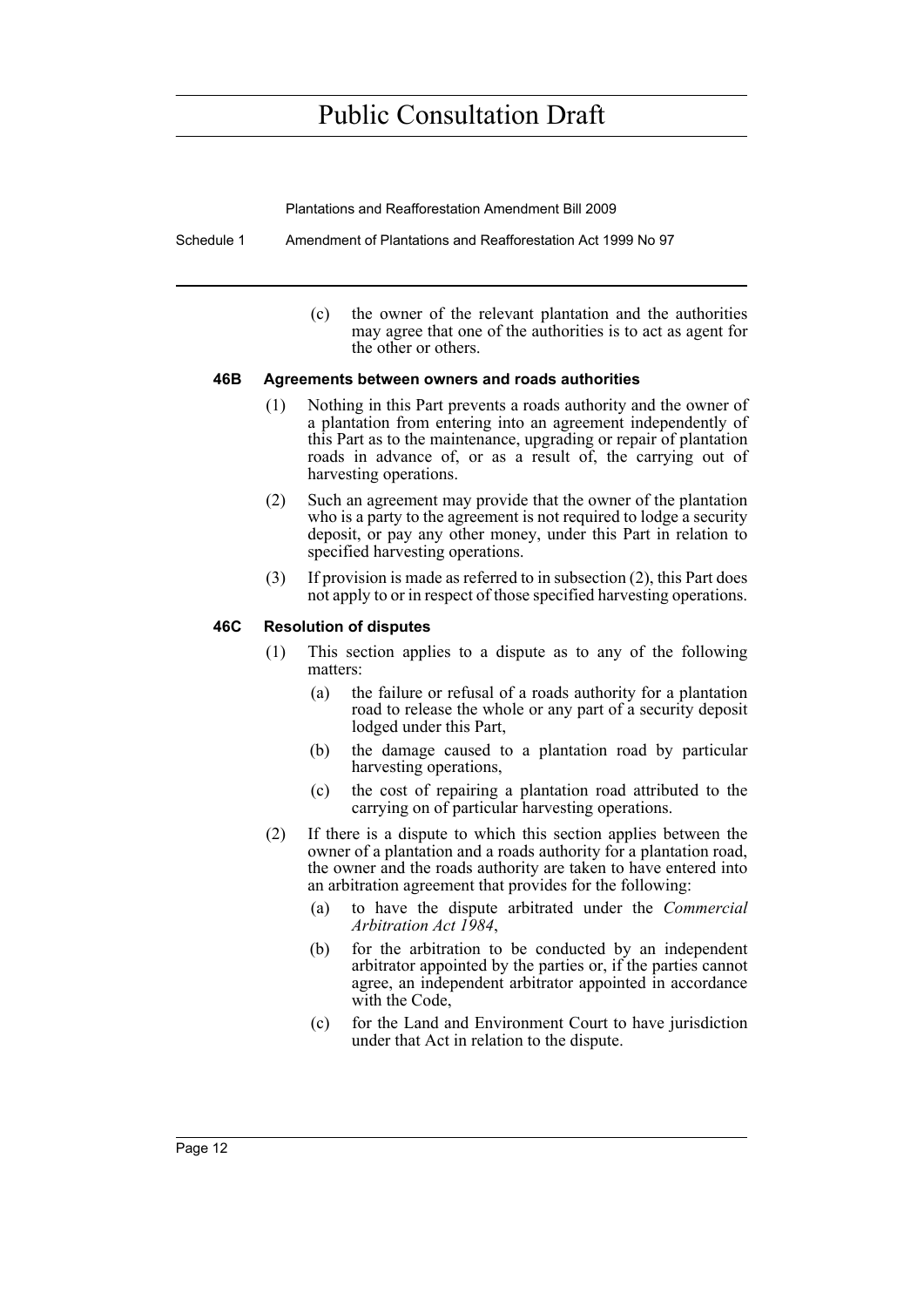Plantations and Reafforestation Amendment Bill 2009

Amendment of Plantations and Reafforestation Act 1999 No 97 Schedule 1

- (3) The *Commercial Arbitration Act 1984* applies to any arbitration under this section with the following modifications:
	- (a) Part 2 of that Act does not apply to the arbitration,
	- (b) a reference in that Act to the Supreme Court is to be read as a reference to the Land and Environment Court,
	- (c) such other modifications as may be prescribed by the regulations.
- **[25] Section 47 Plantation operations and exempt farm forestry not subject to EPA Act**

Omit section 47 (3) (a).

### **[26] Section 58 Minister may make stop work order**

Omit "an authorised plantation" from section 58 (1). Insert instead "a plantation".

### **[27] Section 58 (3)**

Omit "the authorised plantation". Insert instead "the plantation".

### **[28] Section 59 Directions for remedial work**

Omit "an authorised plantation" from section 59 (1). Insert instead "a plantation".

### **[29] Section 60 Appeals under this Part**

Omit "an authorised plantation" from section 60 (1). Insert instead "a plantation".

### **[30] Sections 61, 61A, 61B and 61C**

Omit section 61. Insert instead:

### **61 Appointment of authorised officers**

- (1) The Minister may appoint any appropriately qualified person as an authorised officer to investigate and report to the Minister on whether this Act and the Code are being complied with.
- (2) The authority of an authorised officer may be limited by the relevant instrument of appointment to the functions specified in the instrument of appointment.
- (3) An authorised officer cannot exercise the functions of an authorised officer under this Act unless the officer is in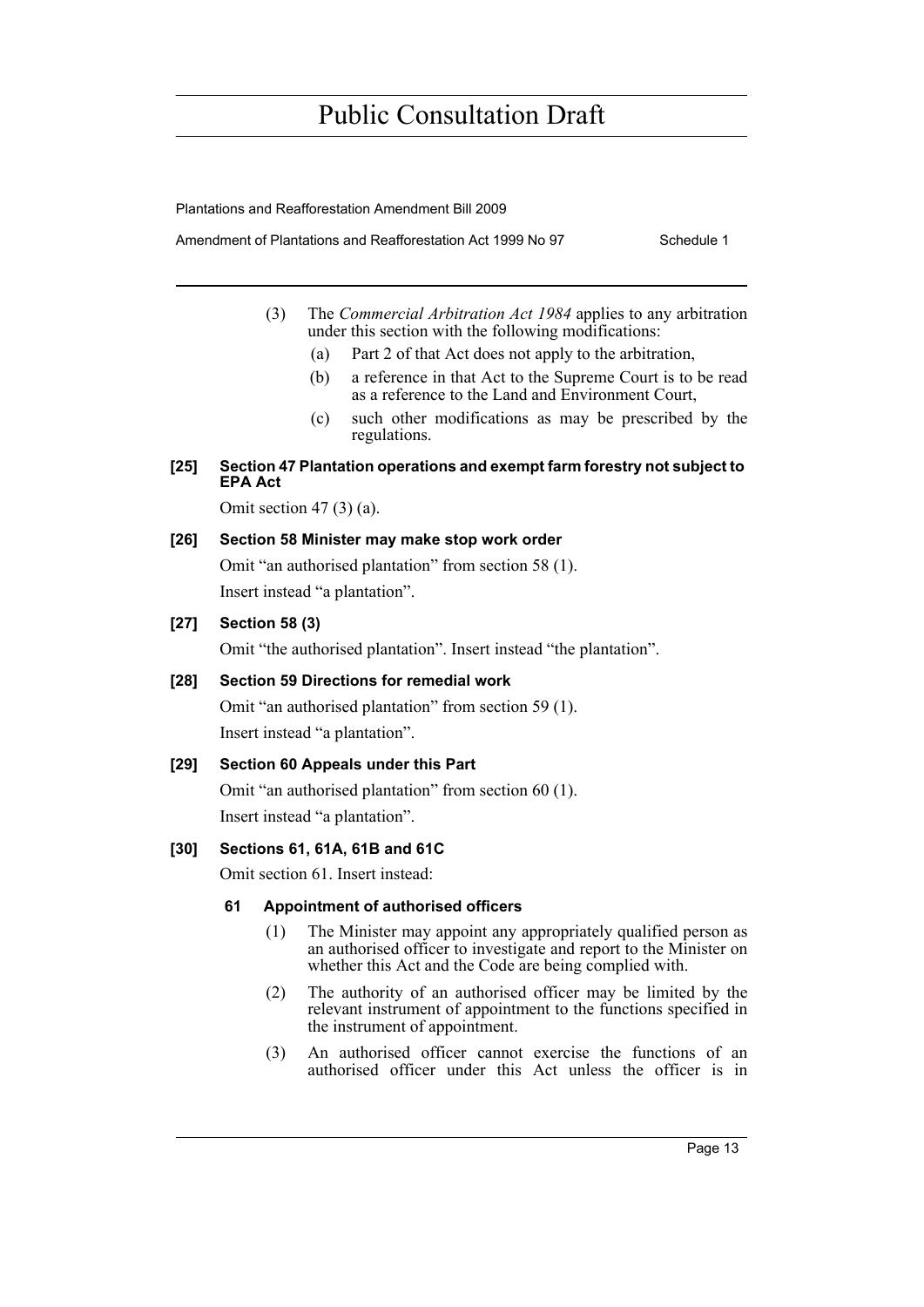Plantations and Reafforestation Amendment Bill 2009

Schedule 1 Amendment of Plantations and Reafforestation Act 1999 No 97

possession of an identification card issued on behalf of the Minister.

(4) In the course of exercising the functions of an authorised officer under this Act, the officer must, if requested to do so by any person who is subject to the exercise of the functions, produce the officer's identification card to the person.

### **61A Powers of entry and inspection**

- (1) For the purpose of exercising his or her functions under this Act, an authorised officer may, on giving reasonable notice to the owner or manager, enter an authorised plantation or land that the authorised officer reasonably suspects is required to be authorised as a plantation under this Act.
- (2) However, an authorised officer may enter such a plantation or land without giving reasonable notice if:
	- (a) the officer considers there is a risk of significant harm to the environment occurring in respect of the plantation or land, and
	- (b) the officer has attempted to contact the owner or manager before entering the plantation or land.
- (3) An authorised officer may, for the purpose of exercising his or her functions under this Act:
	- (a) conduct such investigations, make such inquiries, examinations and inspections, and take such samples and recordings (including photographs) as the officer considers necessary, and
	- (b) require the owner or manager to provide such reasonable assistance and facilities as may be requested by the officer to exercise the officer's functions under this section.
- (4) A person may accompany an authorised officer and take all reasonable steps to assist an officer in the exercise of the officer's functions under this Act if the officer is of the opinion that the person is capable of providing assistance to the officer in the exercise of those functions.
- (5) An authorised officer is not entitled to enter any part of premises used only for residential purposes except with the consent of the occupier of the premises.

#### **61B Power to obtain information**

(1) If an authorised officer enters land for the purpose of exercising functions under this Act, the authorised officer may require the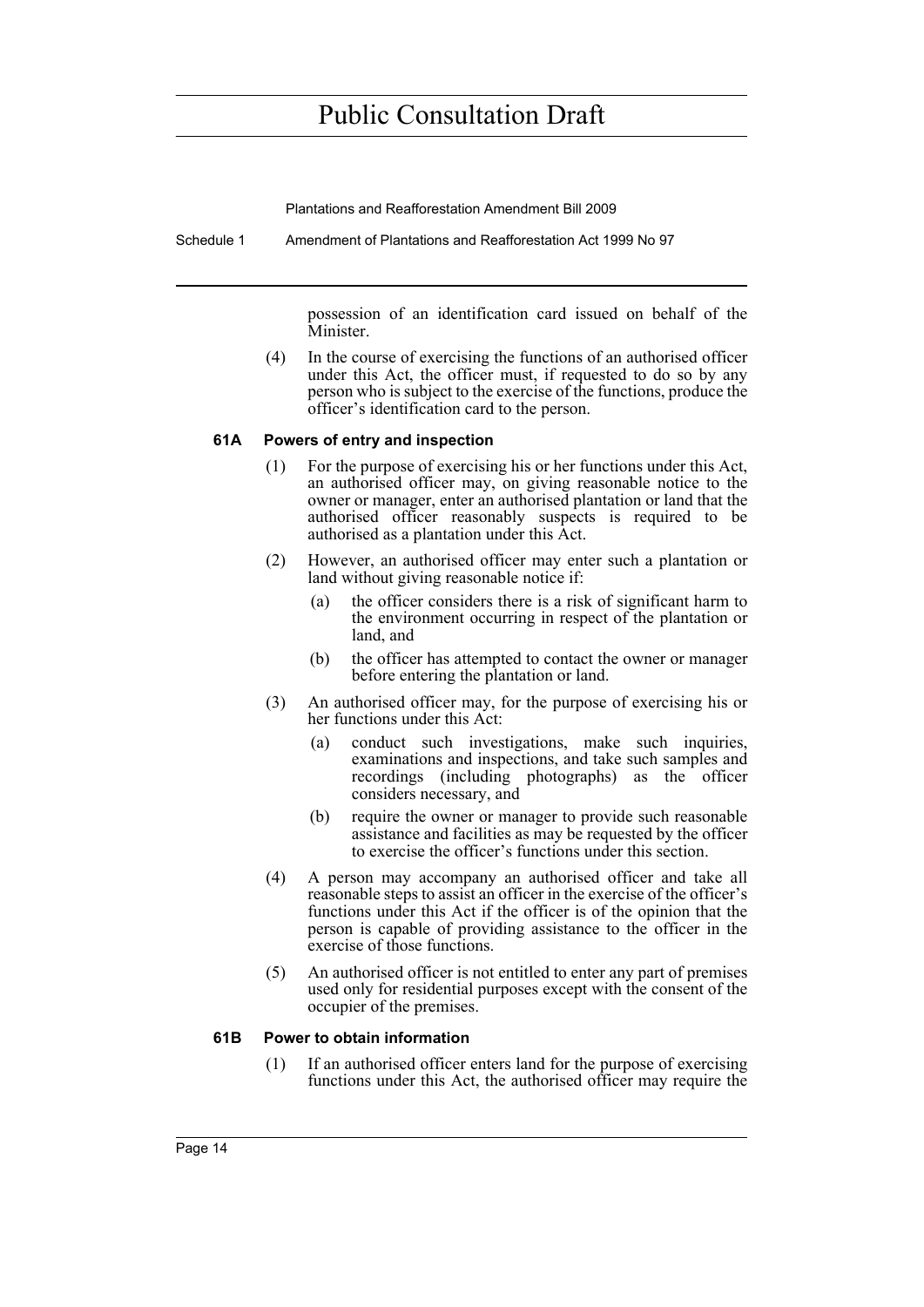Plantations and Reafforestation Amendment Bill 2009

Amendment of Plantations and Reafforestation Act 1999 No 97 Schedule 1

owner or manager of the land to provide such relevant information as the officer requires.

- (2) The Director-General may, by notice in writing served on the owner or manager of land, require the owner or manager to give to an authorised officer, in accordance with the notice, any relevant information.
- (3) In this section, *relevant information* means information or documents relating to matters that are reasonably connected with the administration of this Act or required for the purposes of determining whether this Act or the Code is being complied with, but does not include information or documents of a commercially sensitive nature.
- (4) A person is not excused from giving relevant information under this section on the ground that the information may tend to incriminate the person.
- (5) Any relevant information obtained from a natural person under this section is not admissible against the person in criminal proceedings other than proceedings for an offence under section 61C.

### **61C Offences in respect of authorised officers**

- (1) A person must not, without reasonable excuse:
	- (a) obstruct an authorised officer in the exercise of the officer's functions under this Act, or
	- (b) fail or refuse to comply with a requirement made by an authorised officer or the Director-General under this Act, or
	- (c) provide information to an authorised officer which the person knows is false or misleading in a material respect. Maximum penalty: 100 penalty units.
- (2) In this section, *obstruct* includes delay, threaten or hinder.

### **[31] Section 62 Penalty notices**

Omit section 62 (9).

### **[32] Section 63 Evidence**

Omit "under section 61" from section 63 (e).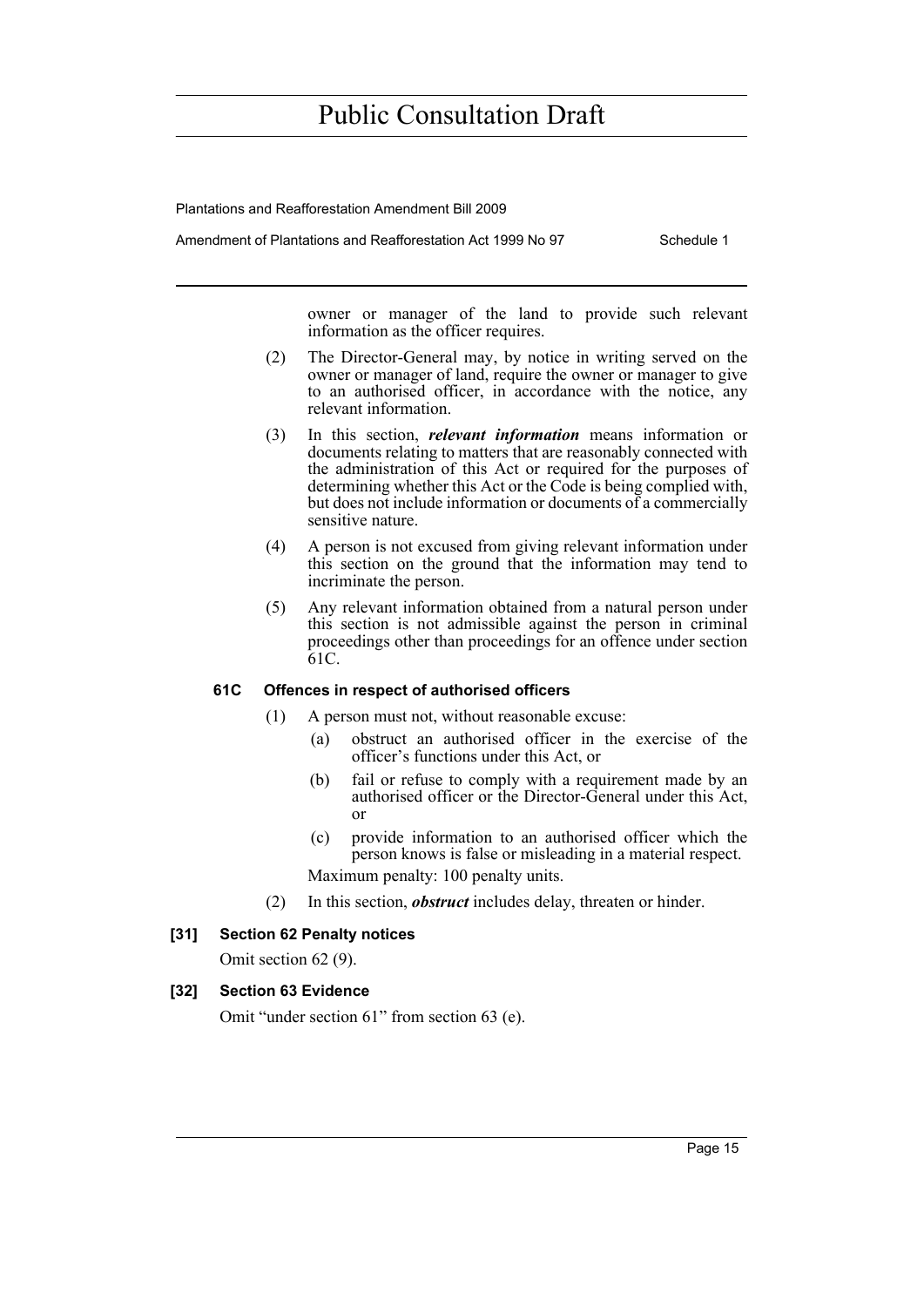Plantations and Reafforestation Amendment Bill 2009

Schedule 1 Amendment of Plantations and Reafforestation Act 1999 No 97

#### **[33] Section 64 Proceedings for offences**

Insert after section 64 (4):

- (5) However, proceedings for any such offence may also be commenced within, but not later than, 2 years after the date on which evidence of the alleged offence first came to the attention of an authorised officer.
- (6) If subsection (5) is relied on for the purpose of commencing proceedings for an offence, the process commencing the proceedings must contain particulars of the date on which evidence of the offence first came to the attention of an authorised officer and need not contain particulars of the date on which the offence was committed. The date on which evidence first came to the attention of an authorised officer is the date specified in the process commencing the proceedings, unless the contrary is established.

### **[34] Section 67**

Omit the section. Insert instead:

### **67 Delegation**

- (1) The Minister may delegate the exercise of any function of the Minister under this Act (other than this power of delegation) or the regulations to:
	- (a) any member of staff of a Division of the Government Service for which the Minister is responsible, or
	- (b) any person, or any class of persons, authorised for the purposes of this subsection by the regulations.
- (2) The Director-General may delegate the exercise of any function of the Director-General under this Act (other than this power of delegation) or the regulations to:
	- (a) any member of staff of the Department, or
	- (b) any person, or any class of persons, authorised for the purposes of this subsection by the regulations.

### **[35] Section 68 Plantation certificates**

Omit section 68 (2) (b).

### **[36] Schedule 3 Savings, transitional and other provisions**

Insert at the end of clause 1 (1):

*Plantations and Reafforestation Amendment Act 2009*